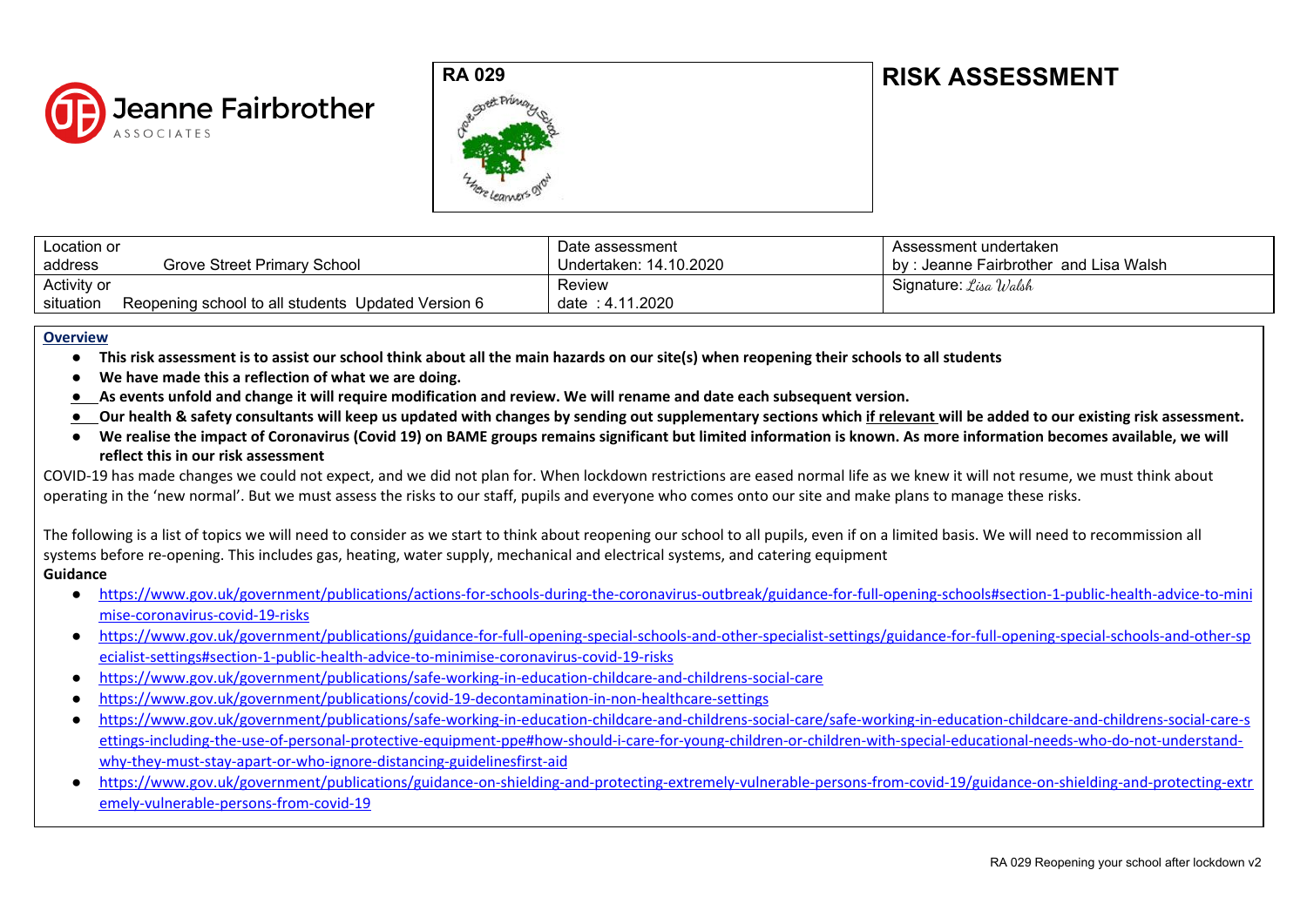| 1) Hazard                                                                                                                                           | 2) Who can be harmed and                                                                                                                           | 3) What controls exist to reduce the risk?                                                                                                                                                                                                                                                                                                                                                                                                                                                                                                                                                                                                                                                                                                                                                                                                                                                                                                                                                                                                                                                                                                                                                                                                                                                                                                                                                                                                                                                                                                                            |                   | 4) Any further action;                                                                                                                                                                                                                                                                                                                                                                                                                |
|-----------------------------------------------------------------------------------------------------------------------------------------------------|----------------------------------------------------------------------------------------------------------------------------------------------------|-----------------------------------------------------------------------------------------------------------------------------------------------------------------------------------------------------------------------------------------------------------------------------------------------------------------------------------------------------------------------------------------------------------------------------------------------------------------------------------------------------------------------------------------------------------------------------------------------------------------------------------------------------------------------------------------------------------------------------------------------------------------------------------------------------------------------------------------------------------------------------------------------------------------------------------------------------------------------------------------------------------------------------------------------------------------------------------------------------------------------------------------------------------------------------------------------------------------------------------------------------------------------------------------------------------------------------------------------------------------------------------------------------------------------------------------------------------------------------------------------------------------------------------------------------------------------|-------------------|---------------------------------------------------------------------------------------------------------------------------------------------------------------------------------------------------------------------------------------------------------------------------------------------------------------------------------------------------------------------------------------------------------------------------------------|
|                                                                                                                                                     | how?                                                                                                                                               | Have you followed the hierarchy of controls (eliminate, substitute                                                                                                                                                                                                                                                                                                                                                                                                                                                                                                                                                                                                                                                                                                                                                                                                                                                                                                                                                                                                                                                                                                                                                                                                                                                                                                                                                                                                                                                                                                    | <b>Risk Score</b> | This should be included                                                                                                                                                                                                                                                                                                                                                                                                               |
|                                                                                                                                                     |                                                                                                                                                    | etc.)                                                                                                                                                                                                                                                                                                                                                                                                                                                                                                                                                                                                                                                                                                                                                                                                                                                                                                                                                                                                                                                                                                                                                                                                                                                                                                                                                                                                                                                                                                                                                                 | Consequence       | in the action plan on                                                                                                                                                                                                                                                                                                                                                                                                                 |
|                                                                                                                                                     |                                                                                                                                                    |                                                                                                                                                                                                                                                                                                                                                                                                                                                                                                                                                                                                                                                                                                                                                                                                                                                                                                                                                                                                                                                                                                                                                                                                                                                                                                                                                                                                                                                                                                                                                                       | X Likelihood      | overleaf                                                                                                                                                                                                                                                                                                                                                                                                                              |
| Communication -to staff,<br>parents, pupils, and all<br>parties on site failure to<br>communicate key messages<br>to reduce risk of<br>transmission | Staff, pupils, parents,<br>visitors unaware of school<br>policies and procedures<br>increased risk of<br>transmission of Coronavirus<br>(Covid 19) | School follows all DfE, PHE & Gov.uk guidance<br>Clear communication sent to parents and pupils with a link<br>on the school website covering all aspects of how school<br>will function<br>Behaviour policy revised with new rules and expectations<br>and communicated with staff, parents & pupils [insert<br>details of how this is achieved]<br>Whole staff re- induction held in September<br>Revised risk assessment shared with staff<br>Staff briefed about the plans (for example, safety measures,<br>timetable changes and staggered arrival and departure<br>times), including discussing whether training would be<br>helpful- staff have had PPE training.<br>Risk assessment published to the school website as per<br>HSE guidance.<br>A copy has been sent to all local trade unions.<br>A copy has been sent to the Local Authority.<br>Tell children, young people, parents, carers or any visitors,<br>$\bullet$<br>such as suppliers, not to enter the education or childcare<br>setting if they are displaying any symptoms of coronavirus<br>(following the COVID-19: guidance for households with<br>possible coronavirus infection)<br>School has involved parents and children in education<br>resources such as e-bug and PHE schools resources<br>Contractors and suppliers have been communicated with<br>about plans for opening e.g. cleaning, catering, food<br>supplies, hygiene suppliers<br>Discussions had with cleaning contractors / cleaners<br>additional cleaning requirements and additional hours<br>agreed if necessary. | $3X2=6$           | Risk assessment<br>published to<br>school website as<br>per<br>HSE guidance.<br>A copy has been<br>sent to all local<br>trade unions.<br>A copy has been<br>sent to the Local<br>Authority.<br>Staff update<br>meeting (8.9.20)<br>including<br>updated<br>guidance and<br>discussion<br>around how our<br>safety systems<br>are working-<br>including any<br>adjustments<br>required.<br>Staff briefing<br>includes COVID<br>updates |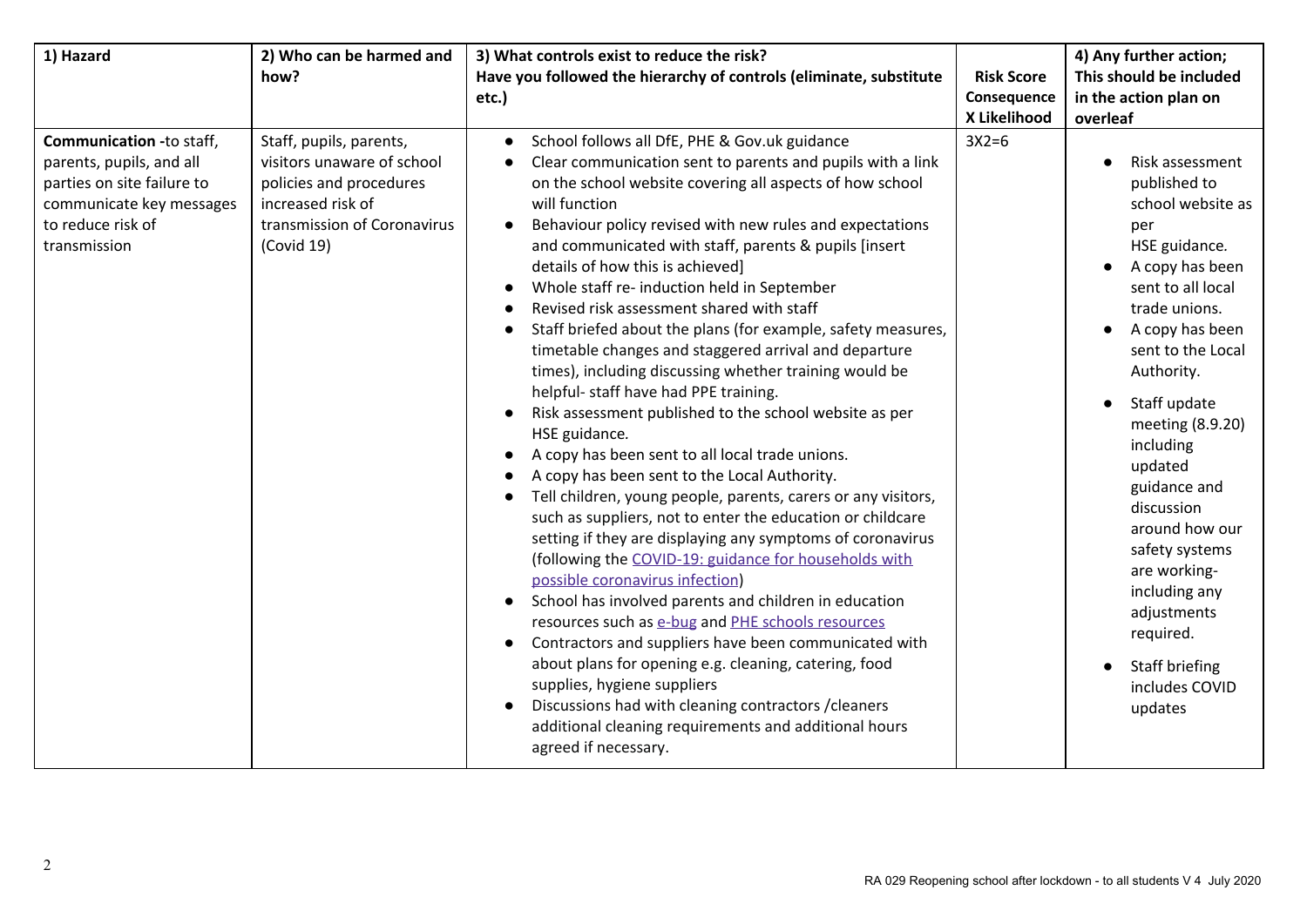| <b>Failure of measures to</b><br>prevent spread of<br>Coronavirus (Covid 19) in<br>school                     | Staff, pupils, parents,<br>visitors - failure of<br>measures in place to reduce<br>spread of Coronavirus<br>(Covid 19)      | All control measures are adequately resourced, circulated<br>$\bullet$<br>to employees<br>All training needs have been checked to ensure compliance.<br>Regular monitoring and review of risk assessment and<br>measures in place.<br>Risk assessment revised and shared with staff                                                                                                                                                                                                                                                                                                                                                                                                                                                                                                                                                                                                                                                                                                                                                                                                                                                                                                                                                                              |           | <b>Updated version of RA to</b><br>be shared with all staff<br>via google docs 28.9.20<br>and on website for<br>parents.                                                                                                                                                                                                                                                                     |
|---------------------------------------------------------------------------------------------------------------|-----------------------------------------------------------------------------------------------------------------------------|------------------------------------------------------------------------------------------------------------------------------------------------------------------------------------------------------------------------------------------------------------------------------------------------------------------------------------------------------------------------------------------------------------------------------------------------------------------------------------------------------------------------------------------------------------------------------------------------------------------------------------------------------------------------------------------------------------------------------------------------------------------------------------------------------------------------------------------------------------------------------------------------------------------------------------------------------------------------------------------------------------------------------------------------------------------------------------------------------------------------------------------------------------------------------------------------------------------------------------------------------------------|-----------|----------------------------------------------------------------------------------------------------------------------------------------------------------------------------------------------------------------------------------------------------------------------------------------------------------------------------------------------------------------------------------------------|
| <b>ALL SCHOOLS</b><br>Unaware of steps to take<br>in the event of suspected<br>or confirmed case in<br>school | Staff, pupils, parents,<br>visitors $-$ failure of<br>measures to adequately<br>contain spread of<br>Coronavirus (COVID 19) | <b>School will ensure understanding of management of a</b><br>confirmed case and follow latest Wirral PHE guidance Section<br>and the NHS test and trace process<br>If the situation is not straightforward and school needs help in<br>making an assessment of close contacts school will ring the DfE<br>Helpline on 0800 046 8687 option 1 (Wirral schools contact<br>email Alison Simpson (alisonsimpson@wirral.gov.uk) or Jane<br>Harvey (janeharvey2@wirral.gov.uk) who will get in touch with<br>you as soon as possible.)<br>School will ring DfE Helpline on 0800 046 8687 and<br>selecting option 1 for advice on the action to take in<br>response to a positive case.<br><b>Special schools</b> must contact Alison Simpson or Jane<br>Harvey (above)<br>If, following triage, further expert advice is required the<br>adviser will escalate the school's call to the PHE local<br>health protection team.<br>To help reduce the numbers of pupils who need to<br>self-isolate & assist decisions as to who was physically close<br>to the confirmed case.<br>School Coronavirus (COVID-19) test kits will only be offered in the<br>exceptional circumstance an individual becomes symptomatic<br>and has barriers to accessing testing elsewhere. | $3x2 = 6$ | Log has been created<br>(since 2.9.20) to record<br>and monitor any child,<br>staff or parents with<br>symptoms, going for<br>tests, results of tests,<br>dates of isolation periods<br>including those returning<br>from holidays in<br>countries that require<br>quarantine on return.<br>All visitors have been by<br>appointment only and<br>track and trace forms<br>completed (1.9.20) |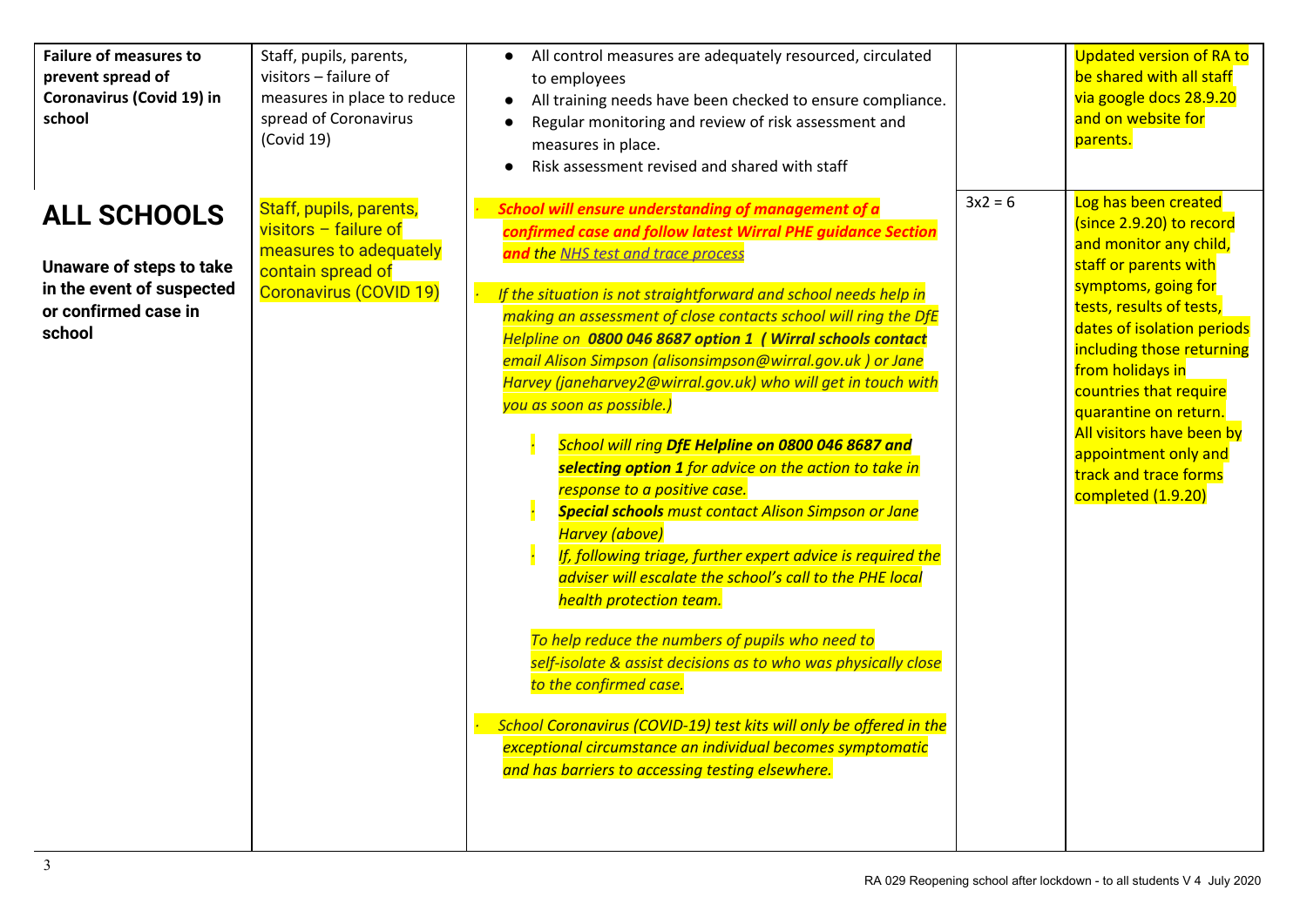|                                                                          |                                                                             | To help reduce the numbers of pupils who need to self-isolate &<br>assist decisions as to who was physically close to the<br>confirmed case.<br>Larger primary schools with cohorts more than a single entry<br>• When inside try to keep different classes apart (e.g.<br>dining room)<br>Where possible limit the number of staff working<br>$\bullet$<br>between classes- alter timetabling if necessary. If not<br>possible staff must maintain 2m social distancing                                                                                                                                                                                                                                                                                                                                                                                                                                                                                                                                                                                                                                                                                                                                                                                                                                                                                                                                                                                                                 |         |                                                                                                                                                                                                                  |
|--------------------------------------------------------------------------|-----------------------------------------------------------------------------|------------------------------------------------------------------------------------------------------------------------------------------------------------------------------------------------------------------------------------------------------------------------------------------------------------------------------------------------------------------------------------------------------------------------------------------------------------------------------------------------------------------------------------------------------------------------------------------------------------------------------------------------------------------------------------------------------------------------------------------------------------------------------------------------------------------------------------------------------------------------------------------------------------------------------------------------------------------------------------------------------------------------------------------------------------------------------------------------------------------------------------------------------------------------------------------------------------------------------------------------------------------------------------------------------------------------------------------------------------------------------------------------------------------------------------------------------------------------------------------|---------|------------------------------------------------------------------------------------------------------------------------------------------------------------------------------------------------------------------|
| Infection control - risk of<br>transmission of Coronavirus<br>(Covid 19) | Staff, pupils, parents,<br>visitors - contracting<br>Coronavirus (Covid 19) | Pupils, staff and other adults advised clearly not to come<br>into the school if they have coronavirus (COVID-19)<br>symptoms, or have tested positive in the last 7 days<br>If anyone in the school becomes unwell with a new,<br>$\bullet$<br>continuous cough or a high temperature, or has a loss of, or<br>change in, their normal sense of taste or smell (anosmia),<br>they will be sent home and advised to follow 'stay at<br>home: guidance for households with possible or confirmed<br>coronavirus (COVID-19) infection', which sets out that they<br>must self-isolate for at least 7 days and should arrange to<br>have a test to see if they have coronavirus (COVID-19).<br>Other members of their household (including any siblings)<br>should self-isolate for 14 days from when the symptomatic<br>person first had symptoms.<br>Hand dryers have been switched off.<br>Sufficient handwashing facilities are available and hand<br>sanitiser is available across school.<br>School has built hand and respiratory hygiene into school<br>$\bullet$<br>culture and ensures that pupils clean their hands regularly,<br>Encourage to frequently wash their hands with<br>$\mathbf{o}$<br>soap and water for 20 seconds and dry thoroughly.<br>Following the guidance on hand cleaning<br>clean their hands:<br>$\mathbf{o}$<br>on arrival at the setting<br>return from breaks<br>when they change rooms<br>before and after eating,<br>and after sneezing or coughing | $2X2=4$ | Children who appear<br>unwell have been<br>immediately isolated in a<br>well ventilated room<br>(AHT office) until parents<br>have arrived to collect.<br><b>Advised to test and</b><br>isolate- recorded in log |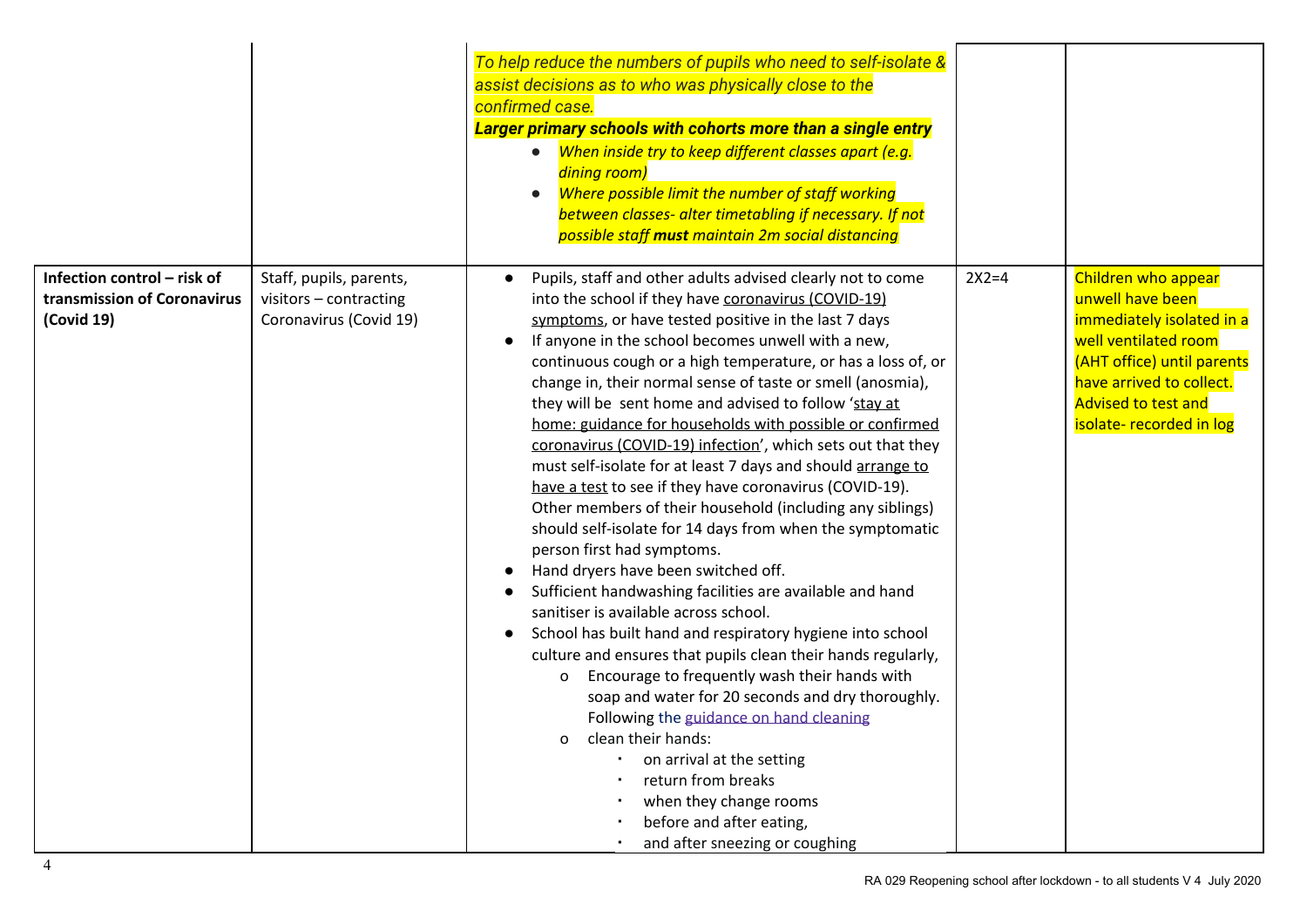| are encouraged not to touch their mouth, eyes and<br>$\circ$              |  |
|---------------------------------------------------------------------------|--|
|                                                                           |  |
| nose                                                                      |  |
| promote the 'catch it, bin it, kill it' approach<br>o                     |  |
| use a tissue or elbow to cough or sneeze and use<br>$\Omega$              |  |
| lidded pedal bins for tissue waste ('catch it, bin it,                    |  |
| kill it') regularly sanitize all the frequently touched                   |  |
| surface.                                                                  |  |
| provide disposable tissues in each classroom                              |  |
| provide each class with disinfectant and disposable                       |  |
| gloves and paper towels in case someone coughs or                         |  |
| sneezes onto surfaces.                                                    |  |
| ensure that help is available for children and young people               |  |
| who have trouble cleaning their hands independently                       |  |
| encourage young children to learn and practise these habits               |  |
| through games, songs and repetition                                       |  |
| ensure that bins for tissues are emptied throughout the                   |  |
| day                                                                       |  |
| where possible, all spaces are well ventilated using natural<br>$\bullet$ |  |
| ventilation (opening windows) or ventilation units                        |  |
| Doors are propped open only if they are not fire doors, and               |  |
| where it is safe to do so (always bearing in mind fire safety             |  |
| and safeguarding), to limit use of door handles and aid                   |  |
| ventilation                                                               |  |
| Adequate sanitiser 'stations' located across the site so that             |  |
| all pupils and staff can clean their hands regularly                      |  |
| Young pupils & those with complex needs are supervised                    |  |
| when using of hand sanitiser                                              |  |
| Wipes are available                                                       |  |
| assemblies are suspended                                                  |  |
| close water fountains - parents to supply bottles of water.               |  |
| Staff advised there is no need for anything other than                    |  |
| normal personal hygiene and washing of clothes following a                |  |
| day in an educational or childcare setting.                               |  |
| Parents advised uniforms do not need to be cleaned any                    |  |
| more often than usual, nor do they need to be cleaned                     |  |
| using methods which are different from normal.                            |  |
| Staff & pupils aware of contact points and frequently                     |  |
| touched surfaces e.g. taps, pens, backs of chairs, light                  |  |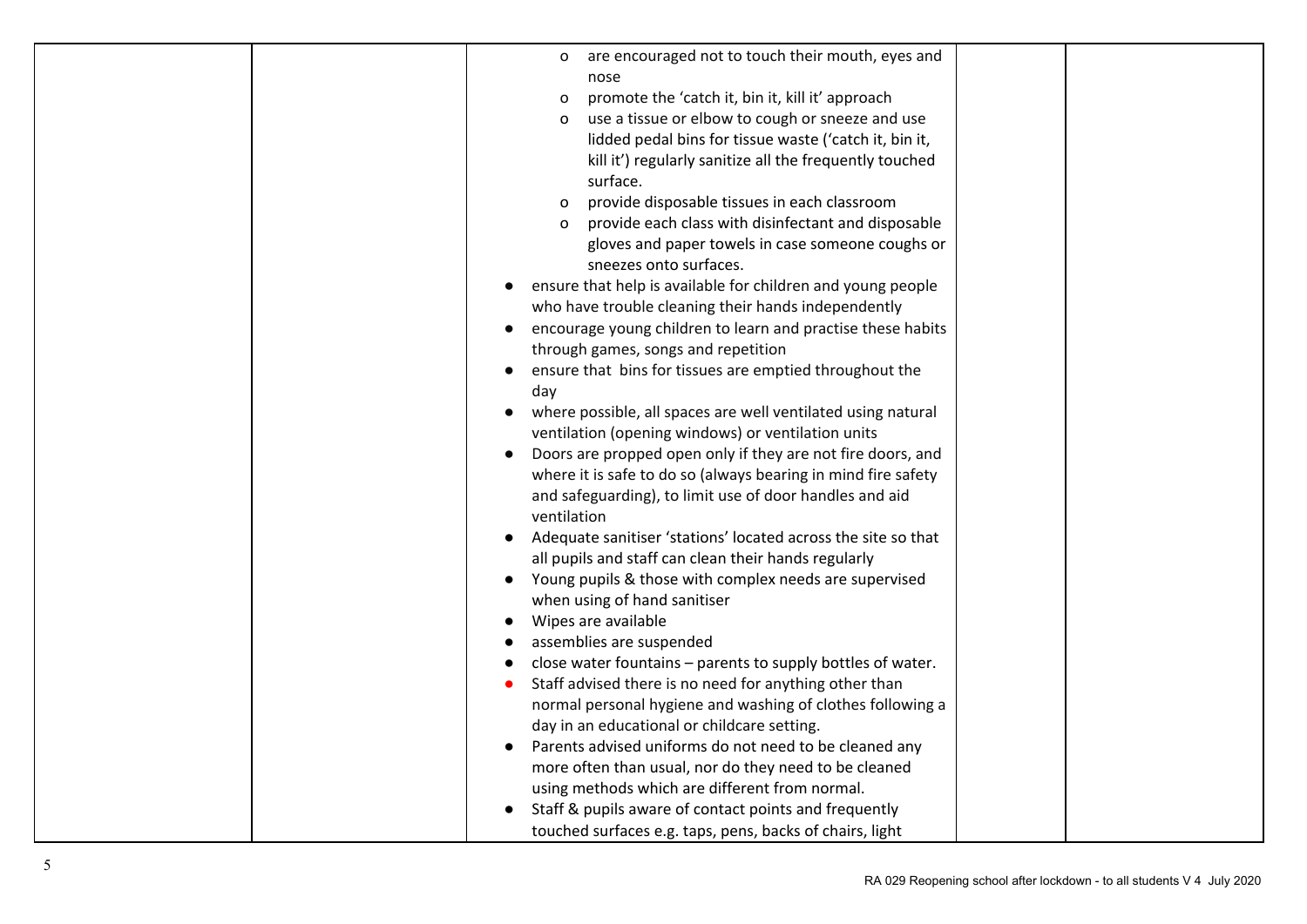|                                                                                                  |                                                                             | switches, door handles, scissors, equipment, toys -highly<br>used areas<br>All shared equipment e.g. photocopier, guillotine,<br>telephone will be cleaned before and after use<br>Satisfactory cleaning regime in place to decontaminate<br>such objects<br>Classroom cleaning & disinfecting kits in place.<br>Pupil engagement encouraged to wipe down own surfaces.<br>equipment & toys.                                                                                                                                                                                                                                                                                                                                                                                                                                                                                                                                                                                                                                                                                                                                                                                                                           |         |                                                                                                                                                                                                                                                |
|--------------------------------------------------------------------------------------------------|-----------------------------------------------------------------------------|------------------------------------------------------------------------------------------------------------------------------------------------------------------------------------------------------------------------------------------------------------------------------------------------------------------------------------------------------------------------------------------------------------------------------------------------------------------------------------------------------------------------------------------------------------------------------------------------------------------------------------------------------------------------------------------------------------------------------------------------------------------------------------------------------------------------------------------------------------------------------------------------------------------------------------------------------------------------------------------------------------------------------------------------------------------------------------------------------------------------------------------------------------------------------------------------------------------------|---------|------------------------------------------------------------------------------------------------------------------------------------------------------------------------------------------------------------------------------------------------|
| <b>Social distancing across</b><br>school - risk of<br>transmission of Coronavirus<br>(Covid 19) | Staff, pupils, parents,<br>visitors - contracting<br>Coronavirus (Covid 19) | School will do everything possible to minimise contacts and<br>mixing to reduce the number of contacts between children<br>and staff.<br>This will be achieved by<br>o keeping groups separate (in 'bubbles') and<br>maintaining distance between individuals.<br>0<br>Separate entrances/exits (gates) to be used for<br>0<br>each bubble<br>School will maintain consistent groups<br>Steps are in place to limit interaction, sharing of rooms and<br>social spaces between groups as much as possible<br>Larger groups will follow other controls like 2m social<br>distancing and strict hand and respiratory hygiene to<br>minimise transmission risks and to minimise the numbers<br>of pupils and staff who may need to self-isolate<br>School will keep a record of pupils and staff in each group,<br>and any close contact that takes places between children<br>and staff in different groups<br>Reduce mixing within education or childcare setting by:<br>Groups of pupils - 'bubbles'<br><b>Measures within the classroom</b><br>Staff & pupils maintain 2 m social distancing<br>Minimise time spent within 1 m of anyone<br>Avoid face to face contact with pupils stand up, above and<br>behind them | $3X2=6$ | KS2 playground zoned.<br>This will now include<br>concrete markings.<br><b>Concrete markings for</b><br>fire evacuation points to<br>ensure distance between<br>bubbles<br>Lunch hall division<br>working well and cleaned<br>between bubbles. |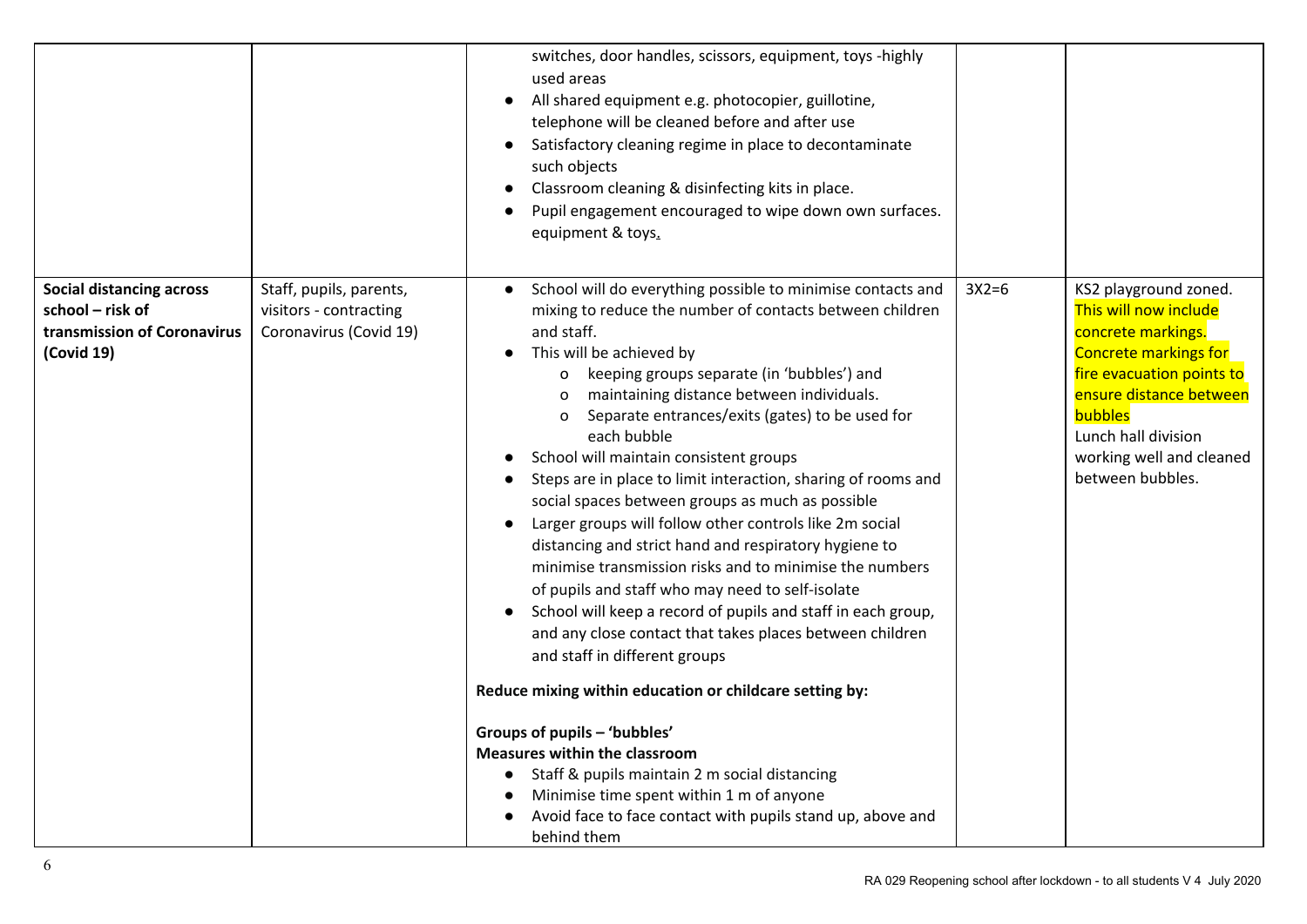|  | Keep 2 m from colleagues<br>$\bullet$<br>Understand very young or special needs this is not possible<br>All children encouraged to socially distance if possible<br>Children who are old enough will be supported to maintain<br>distance and not touch staff and their peers.<br>Pupils sit side by side facing forward (except for younger<br>$\bullet$<br>children)<br>Teachers stay at the front of the class where possible<br>$\bullet$<br>(except for younger children)<br>All furniture and equipment moved to ensure this seating<br>Teachers to try and maintain social distancing keep out of<br>pupils' sneeze/breathe/cough zone                                                                                                                                                                                                                                                                                                                                                                                                                                                                                                                                           |  |
|--|-----------------------------------------------------------------------------------------------------------------------------------------------------------------------------------------------------------------------------------------------------------------------------------------------------------------------------------------------------------------------------------------------------------------------------------------------------------------------------------------------------------------------------------------------------------------------------------------------------------------------------------------------------------------------------------------------------------------------------------------------------------------------------------------------------------------------------------------------------------------------------------------------------------------------------------------------------------------------------------------------------------------------------------------------------------------------------------------------------------------------------------------------------------------------------------------|--|
|  | A. Primary schools<br>Primary school groups will be a full class.<br>Older children will be told to maintain 2m distance within<br>the group<br>Where younger pupils and staff cannot maintain distancing<br>school will employ smaller class-sized groups<br>Siblings may also be in different groups.<br>Pupils will stay in their class groups for the majority of the<br>classroom time but will mix into wider groups for specialist<br>teaching, wraparound care and transport.<br>Rooms have been adapted and excess furniture &<br>$\bullet$<br>equipment removed to support social distancing where<br>possible.<br>Bubbles will be: Nursery / Little learners; Reception; KS1<br>and KS2. All children will remain in classes, playground<br>zones allocated for year groups, staggered lunch breaks,<br>allocated toilets (only one set of toilets upstairs so although<br>KS2 will be in separate classes they are classed as one<br>bubble because of share toilets. Toilets will be cleaned<br>frequently throughout the day and where possible only one<br>class to use at allocated time.<br>All bubbles have separate entrances / exits and fire<br>evacuation points. |  |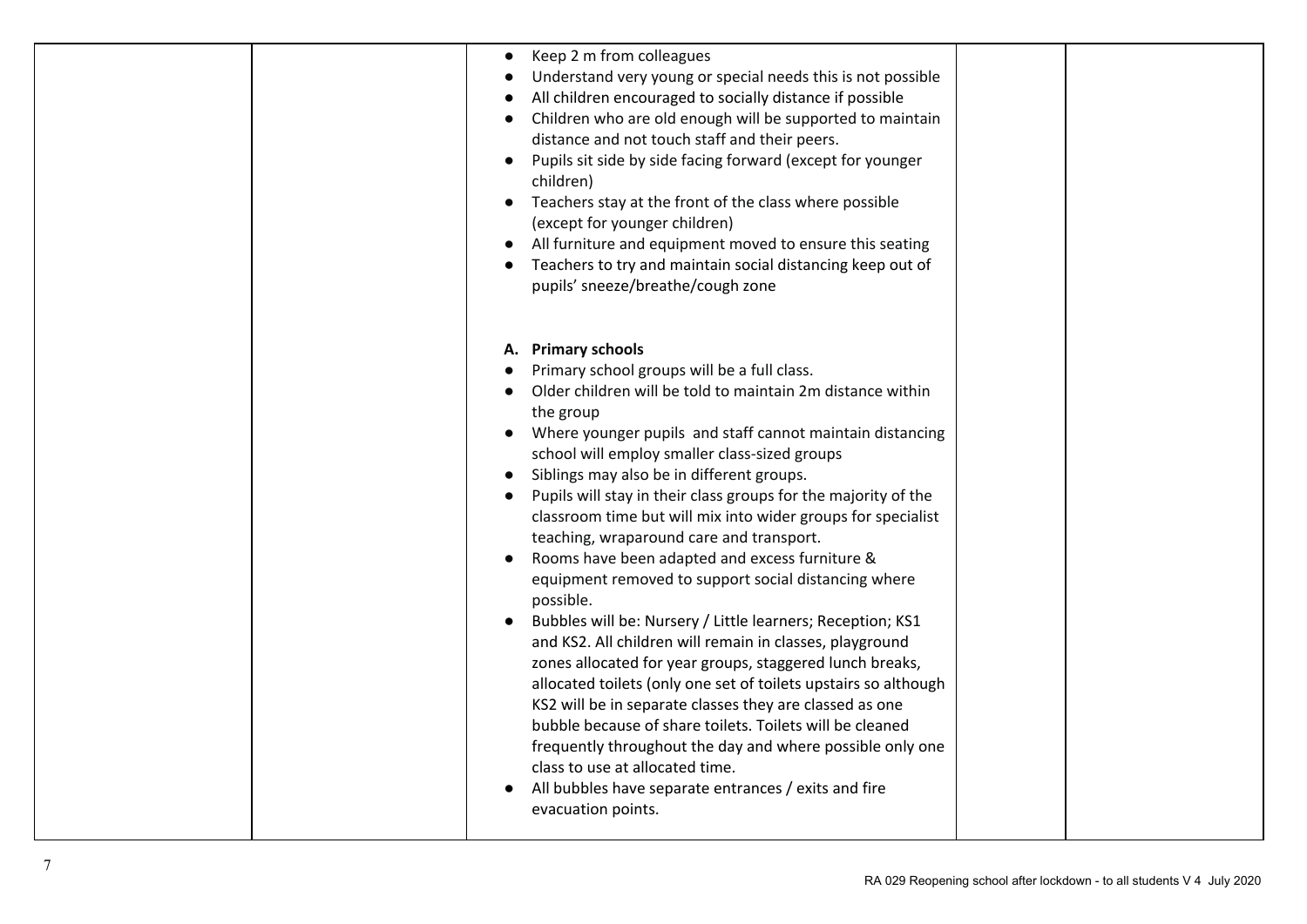|                                                                         |                                                                             | <b>Teachers</b>                                                                                                                                                                                                                                                                                                                                                                                                                                                                                                                                                                                                                                                                                                                                                                                                                                                                                                                                                                                                                                                                                                                                                                                                                                                                                                                                         |         |  |
|-------------------------------------------------------------------------|-----------------------------------------------------------------------------|---------------------------------------------------------------------------------------------------------------------------------------------------------------------------------------------------------------------------------------------------------------------------------------------------------------------------------------------------------------------------------------------------------------------------------------------------------------------------------------------------------------------------------------------------------------------------------------------------------------------------------------------------------------------------------------------------------------------------------------------------------------------------------------------------------------------------------------------------------------------------------------------------------------------------------------------------------------------------------------------------------------------------------------------------------------------------------------------------------------------------------------------------------------------------------------------------------------------------------------------------------------------------------------------------------------------------------------------------------|---------|--|
|                                                                         |                                                                             | • Teachers and other staff will operate across different<br>classes and year groups to facilitate the delivery of the<br>school timetable.<br>Where staff need to move between classes and year<br>groups, they will try to keep 2m from pupils and other staff<br>and employ good hygiene.<br>Staff spaces are set up and used to help staff to distance<br>from each other. Use of the staff room minimised - each<br>year group has a staff area for drinks, lunch etc.<br><b>Measures elsewhere</b><br>Movement around school is kept to a minimum<br>Timetables adjusted to keep groups apart moving around<br>school<br>No large assemblies or gatherings involving more than one<br>group<br>Breaks staggered<br>Lunch breaks staggered pupils will clean their hands<br>beforehand and enter in the groups they are already in<br>Groups kept apart as much as possible and surfaces and<br>tables cleaned between each group.<br>Minimise touching of frequently touched surfaces and<br>contact points<br>Rooms accessed directly from outside where possible<br>Signage reminding about 2m social distancing in place<br>Numbers using toilets are limited and supervised to avoid<br>large numbers of pupils using toilet facilities at one time<br>School will maximise the use of outdoor space for exercise,<br>breaks outdoor education |         |  |
| Shared resources - risk of<br>transmission of Coronavirus<br>(Covid 19) | Staff, pupils, parents,<br>visitors - contracting<br>Coronavirus (Covid 19) | • Staff & pupils have individual pens and equipment where<br>possible.<br>Equipment is not shared with other cohorts without<br>cleaning<br>Shared classroom materials can be shared within the<br>bubble and will be cleaned regularly                                                                                                                                                                                                                                                                                                                                                                                                                                                                                                                                                                                                                                                                                                                                                                                                                                                                                                                                                                                                                                                                                                                 | $3X2=6$ |  |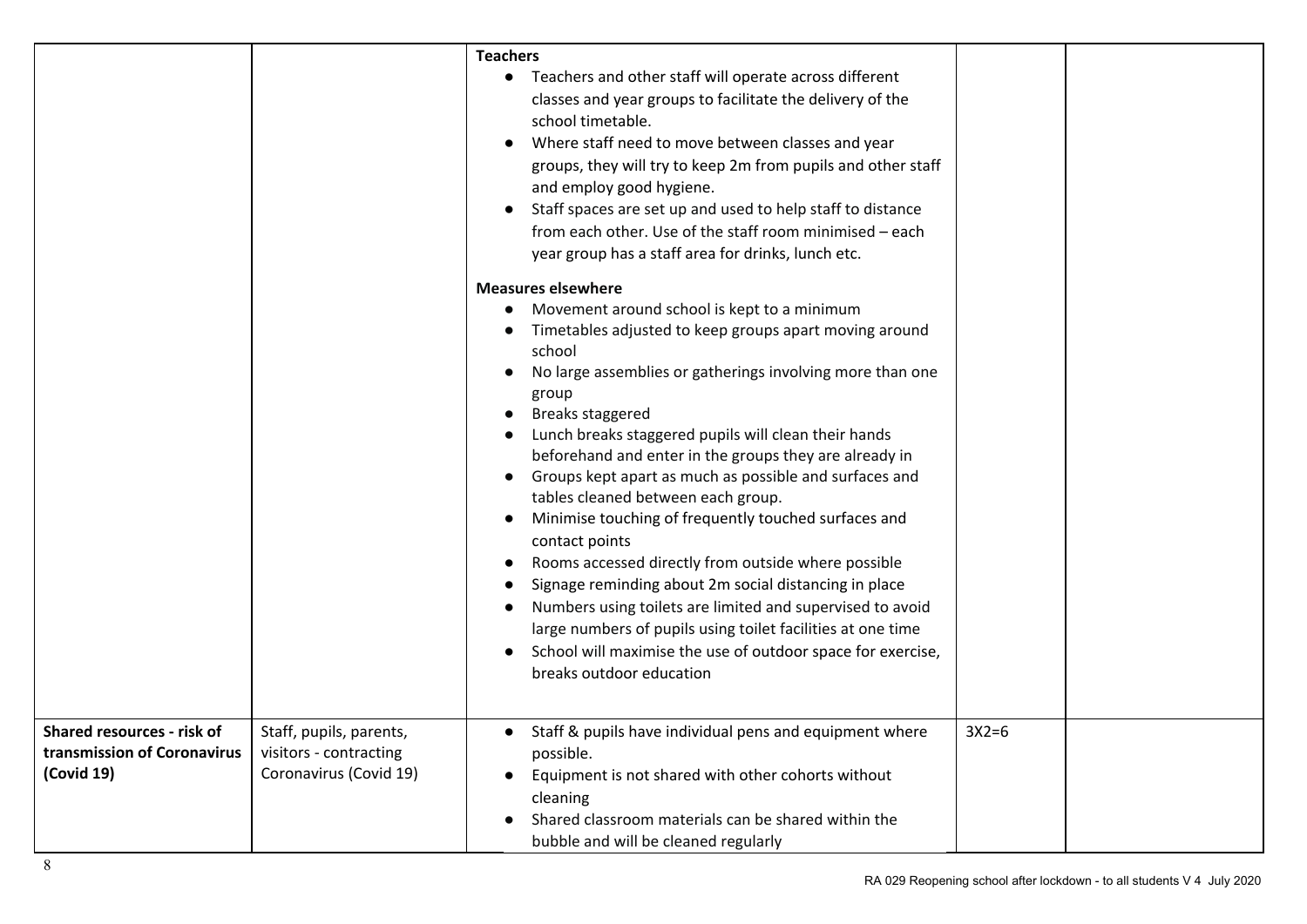|                                                                                                              |                                                                             | Frequently touched surfaces will be cleaned and disinfected<br>more frequently. Each bubble has own cleaning kit of<br>disinfectant spray and cloths<br>Pupils and teachers can take books and other shared<br>resources home, but unnecessary sharing is avoided.<br>Shared resources between classes or bubbles, such as<br>sports, art and science equipment will be cleaned<br>frequently and meticulously and always between use by<br>different bubbles, or rotated to allow them to be left<br>unused and out of reach for a period of 48 hours (72 hours<br>for plastics)<br>Pupils will limit the amount of equipment they bring into<br>school each day to lunch boxes, hats, coats, books,<br>stationery and mobile phones. Bags are allowed.<br>No unnecessary sharing of resources between pupils. If this<br>is required rules on hand cleaning, cleaning of the<br>resources and rotation will apply to these resources                                                                                                                                                                                                                     |         |                                                                                                                                                                                                      |
|--------------------------------------------------------------------------------------------------------------|-----------------------------------------------------------------------------|------------------------------------------------------------------------------------------------------------------------------------------------------------------------------------------------------------------------------------------------------------------------------------------------------------------------------------------------------------------------------------------------------------------------------------------------------------------------------------------------------------------------------------------------------------------------------------------------------------------------------------------------------------------------------------------------------------------------------------------------------------------------------------------------------------------------------------------------------------------------------------------------------------------------------------------------------------------------------------------------------------------------------------------------------------------------------------------------------------------------------------------------------------|---------|------------------------------------------------------------------------------------------------------------------------------------------------------------------------------------------------------|
| <b>Measures for arriving at</b><br>and leaving school - risk of<br>transmission of Coronavirus<br>(Covid 19) | Staff, pupils, parents,<br>visitors - contracting<br>Coronavirus (Covid 19) | Separate gates and entrances for each bubble to be used<br>$\bullet$<br>to keep groups apart as they arrive and leave school.<br>School has communicated specific start and finish times to<br>parents and young people and the process for doing so,<br>including protocols for minimising adult to adult contact<br>(for example, which entrance to use)<br>Parents advised that they cannot gather at entrance gates<br>or doors, or enter the site (unless they have a pre-arranged<br>appointment, which should be conducted safely)<br>Parents advised that if their child needs to be accompanied<br>to the education or childcare setting, only one parent<br>should attend e.g. younger children<br>Face coverings - pupils who wear these to and from school<br>have been instructed on safe use of face coverings. They<br>must wash their hands on arrival, remove them, dispose of<br>temporary face coverings in a covered bin or place reusable<br>coverings in a plastic bag they can take home, and wash<br>their hands before going to class. See safe working in<br>education, childcare and children's social care for more<br>advice. | $3X2=6$ | Separate gates for<br>bubbles working well,<br>signs added to Reception<br>and Nursery to indicate<br>the direction of queue<br>Year 1- zone requires<br>re-marking with concrete<br>paint-completed |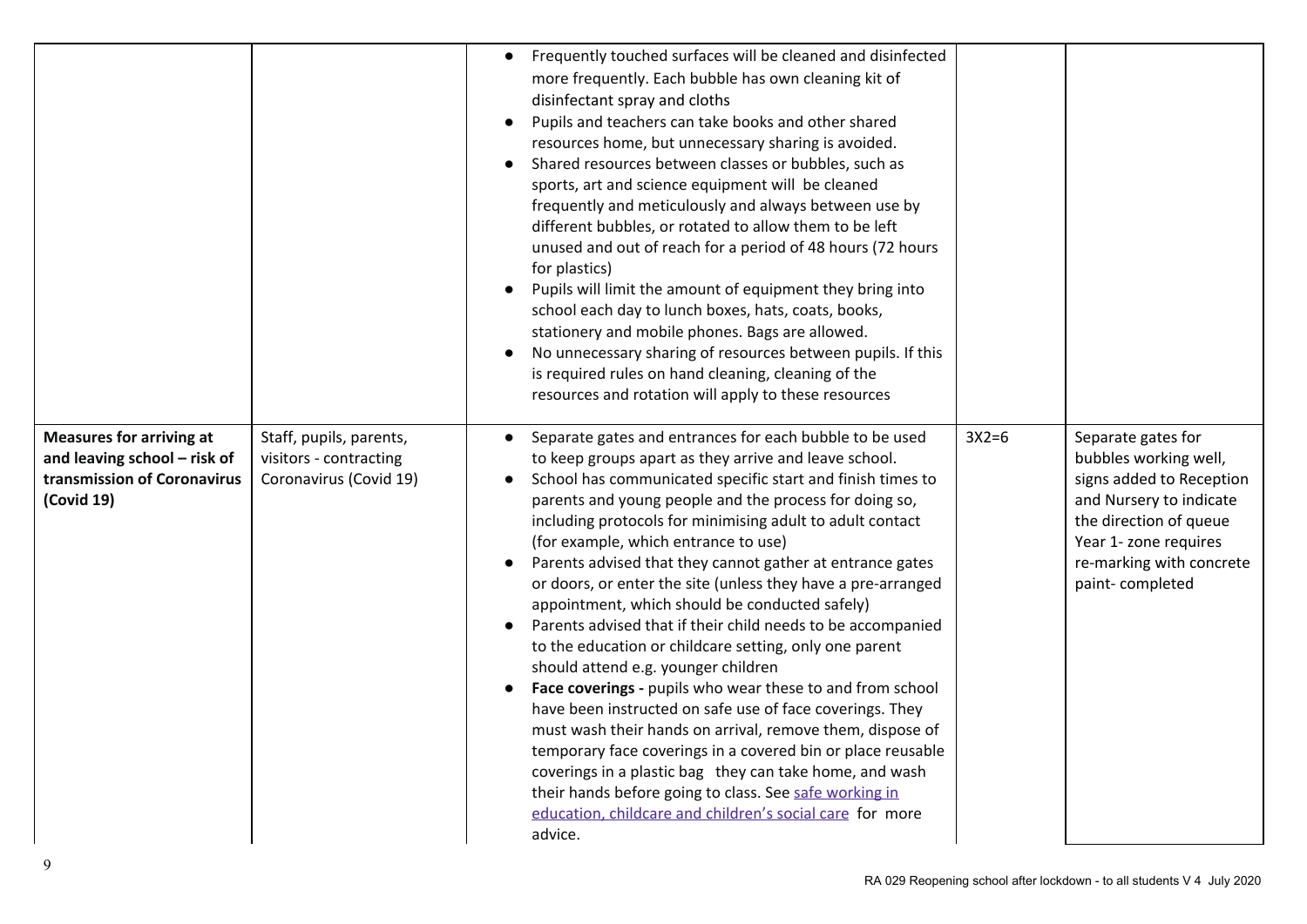| <b>Masks in school for staff</b><br>pupils & visitors -- risk of<br>transmission of Coronavirus<br>(COVID 19) | Staff, pupils, parents,<br>visitors - contracting<br>Coronavirus (COVID 19) | encouraging parents and children and young people to walk<br>$\bullet$<br>or cycle to their education setting where possible<br>schools, parents and young people following the<br>$\bullet$<br>government guidance on how to travel safely<br>Parents and carers are required to wear a face covering at<br>school pick-up/drop-off points (certain individuals are<br>exempt form wearing face coverings)<br>Social distancing must still be followed at all times.<br>Members of school staff who oversee drop-off and<br>collection times will also be required to wear a face<br>covering.<br>1. Primary schools - where social distancing is not possible in<br>indoor areas outside of classrooms between members of<br>staff or visitors (for example, in staffrooms), head teachers<br>will have the discretion to decide whether to ask staff or<br>visitors to wear, or agree to them wearing face coverings in<br>these circumstances.<br>Ensure all staff wear face coverings correctly.<br>Clear instructions have been provided to staff on how to<br>put on, remove, store and dispose of face coverings, to<br>avoid inadvertently increasing the risks of transmission. | $2X2=4$ |  |
|---------------------------------------------------------------------------------------------------------------|-----------------------------------------------------------------------------|-------------------------------------------------------------------------------------------------------------------------------------------------------------------------------------------------------------------------------------------------------------------------------------------------------------------------------------------------------------------------------------------------------------------------------------------------------------------------------------------------------------------------------------------------------------------------------------------------------------------------------------------------------------------------------------------------------------------------------------------------------------------------------------------------------------------------------------------------------------------------------------------------------------------------------------------------------------------------------------------------------------------------------------------------------------------------------------------------------------------------------------------------------------------------------------------|---------|--|
|                                                                                                               |                                                                             | (See Putting on & taking off PPE presentation for staff)<br>Wearers of face coverings reminded to clean hands before<br>and after touching to remove or put them on<br>Face coverings must be stored safely in sealable plastic bags<br>$\bullet$<br>between use. If a face covering becomes damp, it should<br>not be worn, and the face covering should be replaced<br>carefully.<br>Remind staff, pupils & visitors to dispose of temporary face<br>coverings in a covered bin or place reusable face coverings<br>in a plastic bag they can take home                                                                                                                                                                                                                                                                                                                                                                                                                                                                                                                                                                                                                                 |         |  |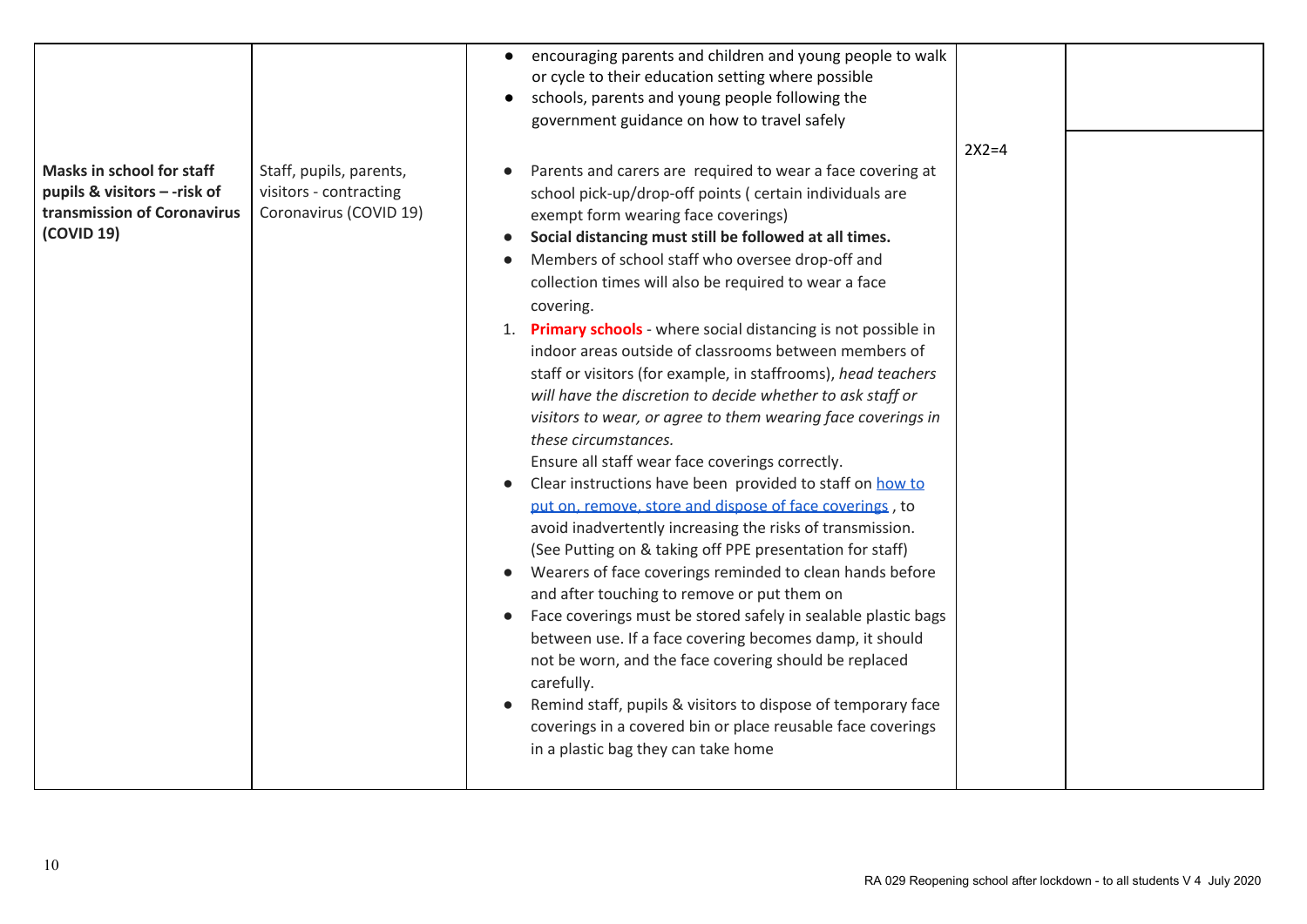| Public transport to school -<br>risk of transmission of<br><b>Coronavirus (Covid 19)</b>                               | Staff, pupils, parents,<br>visitors - contracting<br>Coronavirus (Covid 19)              | See DfE Face coverings in education:<br>https://www.gov.uk/government/publications/face-coverings-in-ed<br>ucation/face-coverings-in-education<br>Schools has encouraged parents, staff and pupils to walk or<br>$\bullet$<br>cycle to school if at all possible.<br>Families using public transport advised to refer to the safer<br>travel guidance for passengers.                                                                                    | $3X2=6$ |  |
|------------------------------------------------------------------------------------------------------------------------|------------------------------------------------------------------------------------------|----------------------------------------------------------------------------------------------------------------------------------------------------------------------------------------------------------------------------------------------------------------------------------------------------------------------------------------------------------------------------------------------------------------------------------------------------------|---------|--|
| Dedicated school transport,<br>including statutory<br>provision - risk of<br>transmission of Coronavirus<br>(Covid 19) | Staff, pupils, parents,<br>visitors - contracting<br>Coronavirus (Covid 19)              | $\bullet$ N/a                                                                                                                                                                                                                                                                                                                                                                                                                                            | N/a     |  |
| Safeguarding - risk of<br>breach                                                                                       | Staff, pupils, parents,<br>volunteers- experience<br>harm or abuse, eg<br>emotional harm | Schools has revised the child protection policy to reflect the<br>$\bullet$<br>return of more pupils.<br>Schools follows statutory safeguarding guidance, keeping<br>$\bullet$<br>children safe in education and the coronavirus (COVID-19):<br>safeguarding in schools, colleges and other providers<br>guidance.                                                                                                                                       | $2x2=4$ |  |
| Pupil with an EHCP - risk of<br>not following specialist<br>guidance                                                   | Pupils, - injury or ill-health                                                           | Existing risk assessments have been reviewed for all pupils<br>with an EHCP in association with parents/carers or<br>Risk assessments will be carried out on pupils with an EHCP<br>in association with parents/carers to identify what<br>additional support is needed to make a successful return to<br>full education.<br>Parents have been contacted and will be involved in<br>planning for their child's return to their setting from<br>September | $3X2=6$ |  |
| Challenging behaviour-<br>risk of verbal or physical                                                                   | Staff, pupils, parents,<br>visitors - physical or verbal<br>abuse, injury or stress      | Behaviour policy updated and shared with staff, parents &<br>pupils                                                                                                                                                                                                                                                                                                                                                                                      | $3X2=6$ |  |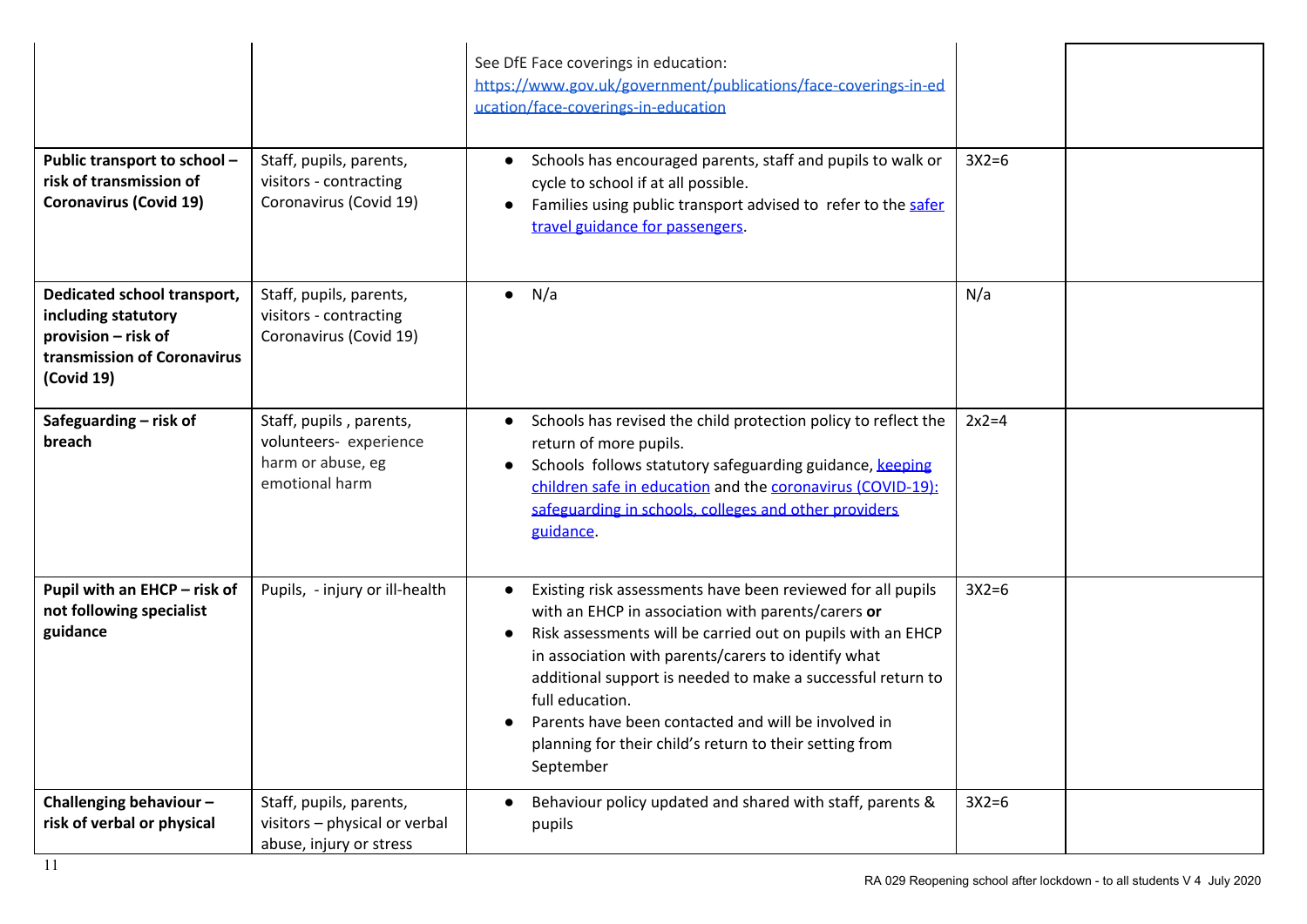| assault, risk of transmission<br>of Coronavirus (Covid19)                                                                           |                                                | Pupils advised of consequences for poor behaviour and<br>deliberately breaking the rules and how these will be<br>enforced<br>Staff expect that adverse experiences and/or lack of<br>routines of regular attendance and classroom discipline<br>may contribute to disengagement with education upon<br>return to school, resulting in increased incidence of poor<br>behaviour.<br>Use of a daily check- in system in all classrooms linked to<br>$\bullet$<br>the Zones of Regulation<br>Ensure that behaviour expectations are re-established as<br>quickly as possible. New behaviour policy to be used<br>Staff using zones of regulation for all children<br>$\bullet$                                                                                                                                                                                                                                                                                                                                                                                                                                                                                                                                      |                                                                           |
|-------------------------------------------------------------------------------------------------------------------------------------|------------------------------------------------|-------------------------------------------------------------------------------------------------------------------------------------------------------------------------------------------------------------------------------------------------------------------------------------------------------------------------------------------------------------------------------------------------------------------------------------------------------------------------------------------------------------------------------------------------------------------------------------------------------------------------------------------------------------------------------------------------------------------------------------------------------------------------------------------------------------------------------------------------------------------------------------------------------------------------------------------------------------------------------------------------------------------------------------------------------------------------------------------------------------------------------------------------------------------------------------------------------------------|---------------------------------------------------------------------------|
|                                                                                                                                     |                                                | Remind children (and staff) about how they speak to each<br>other; how they treat each other and the expectations with<br>regards to attitudes                                                                                                                                                                                                                                                                                                                                                                                                                                                                                                                                                                                                                                                                                                                                                                                                                                                                                                                                                                                                                                                                    |                                                                           |
| <b>Clinically vulnerable pupils -</b><br>classed as clinically<br>extremely vulnerable due to<br>pre-existing medical<br>conditions | Pupils - contracting<br>Coronavirus (Covid 19) | Shielding advice for all adults and children will pause on 1<br>$2x2=4$<br>August, subject to a continued decline in the rates of<br>community transmission of coronavirus (COVID-19).<br>Pupils who will remain on the shielded patient list can<br>return to school, as can those who have family members<br>who are shielding. Read the current advice on shielding<br>if rates of the disease rise in local areas, children (or family<br>members) from that area, and that area only, will be<br>advised to shield during the period where rates remain high<br>and therefore they may be temporarily absent (see below).<br>Some pupils no longer required to shield but who remain<br>under the care of a specialist health professional may need<br>to discuss their care with their health professional before<br>returning to school in September (usually at their next<br>planned clinical appointment). See advice from the Royal<br>College of Paediatrics and Child Health.<br>Pupils unable to attend because they are complying with<br>clinical and/or public health advice will have access to<br>remote education- ongoing communication with the parent<br>of a clinically vulnerable child. | <b>Individual staff RA</b><br>updated for clinically<br>vulnerable 2.9.20 |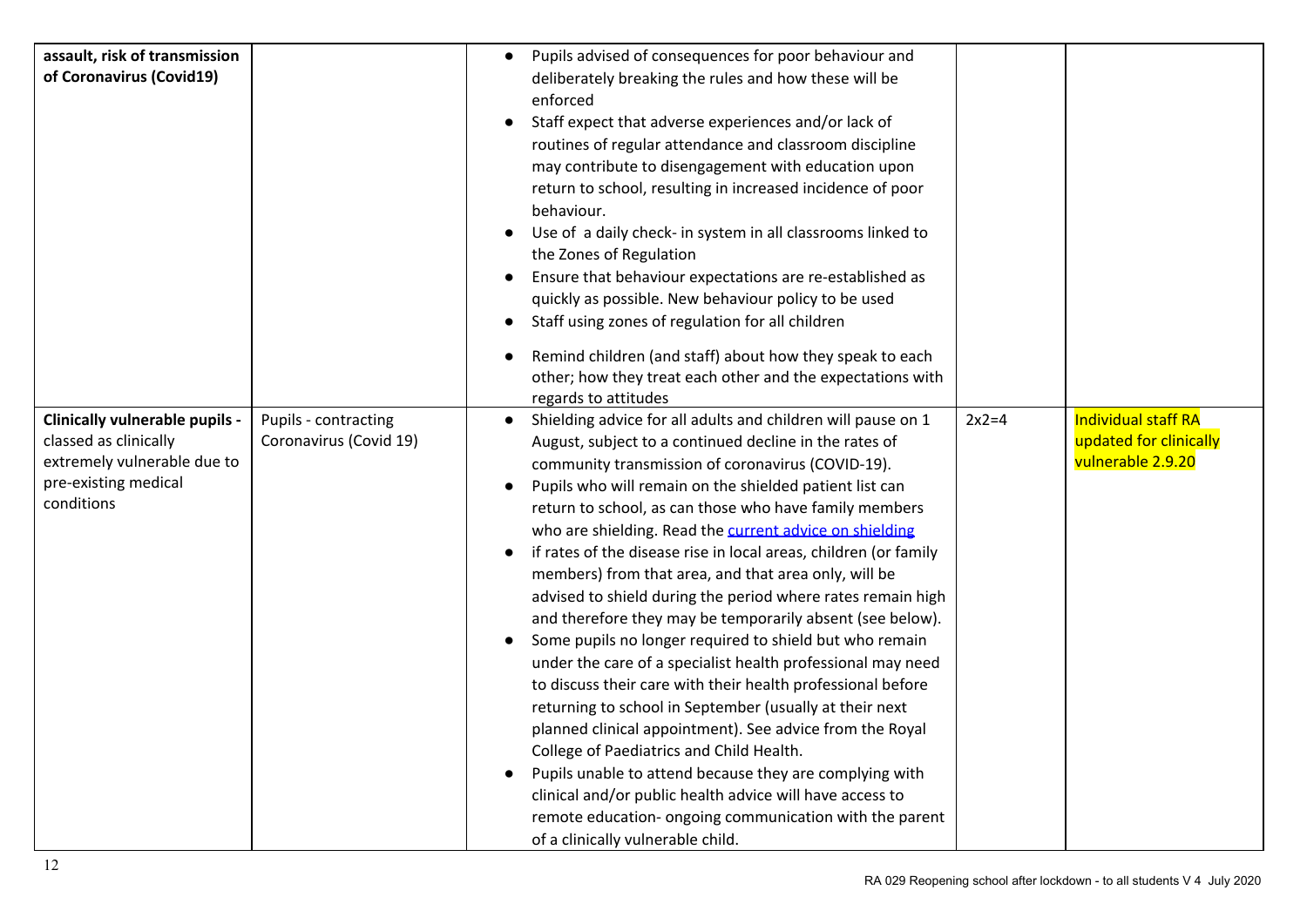|                                                                                                                                                                                                           |                                               | School has provided reassurance to parents of at-risk pupils<br>of the measures that have been put in place to reduce the<br>risk in school.                                                                                                                                                                                                                                                                                                                                                                                                                                                                                                                                                                                                                                                                                                                                                                                                                                                                                                                                                                                                                                                                                                                                                                                                  |         |                                                                           |
|-----------------------------------------------------------------------------------------------------------------------------------------------------------------------------------------------------------|-----------------------------------------------|-----------------------------------------------------------------------------------------------------------------------------------------------------------------------------------------------------------------------------------------------------------------------------------------------------------------------------------------------------------------------------------------------------------------------------------------------------------------------------------------------------------------------------------------------------------------------------------------------------------------------------------------------------------------------------------------------------------------------------------------------------------------------------------------------------------------------------------------------------------------------------------------------------------------------------------------------------------------------------------------------------------------------------------------------------------------------------------------------------------------------------------------------------------------------------------------------------------------------------------------------------------------------------------------------------------------------------------------------|---------|---------------------------------------------------------------------------|
| <b>Shielded staff</b>                                                                                                                                                                                     | Staff - contracting<br>Coronavirus (Covid 19) | Shielding advice for all adults and children will pause on 1<br>August, subject to a continued decline in the rates of<br>community transmission of coronavirus (COVID-19)<br>Individuals who were considered to be clinically extremely<br>vulnerable and received a letter advising them to shield are<br>now advised that they can return to work from 1 August as<br>long as they maintain social distancing.<br>Risk assessments will be carried out on all staff who have<br>been shielding- individual risk assessment for a member of<br>staff will be reviewed on 1.9.20 (INSET day)<br>Government policy advises those who can work from home<br>to do so. School will review each case.<br>See guidance the guidance on shielding and protecting<br>$\bullet$<br>people who are clinically extremely vulnerable from<br>COVID-19<br>If you live or work in an area where formal shielding advice has<br>been put in place, and you have received a new shielding<br>notification informing you of this, we advise that you do not go to<br>work.<br>https://www.gov.uk/government/publications/guidance-on-shiel<br>ding-and-protecting-extremely-vulnerable-persons-from-covid-19<br>/guidance-on-shielding-and-protecting-extremely-vulnerable-per<br>sons-from-covid-19#further-advice-at-local-covid-alert-level-very-<br>high | $2x2=4$ |                                                                           |
| <b>Clinically vulnerable or</b><br>extremely clinically staff<br>who are at higher risk of<br>severe illness (for example,<br>people with some<br>pre-existing conditions as<br>set out in the Staying at | Staff - contracting<br>Coronavirus (Covid 19) | Staff advised to take extra care in observing social<br>distancing, strictly staying 2 metres away from others<br>wherever possible,<br>Advice for those who are clinically-vulnerable, including<br>pregnant women, is available.<br>School has reviewed how those members of staff are<br>deployed to enable them to work remotely where possible                                                                                                                                                                                                                                                                                                                                                                                                                                                                                                                                                                                                                                                                                                                                                                                                                                                                                                                                                                                           | $2x2=4$ | <b>Individual staff RA</b><br>updated for clinically<br>vulnerable 2.9.20 |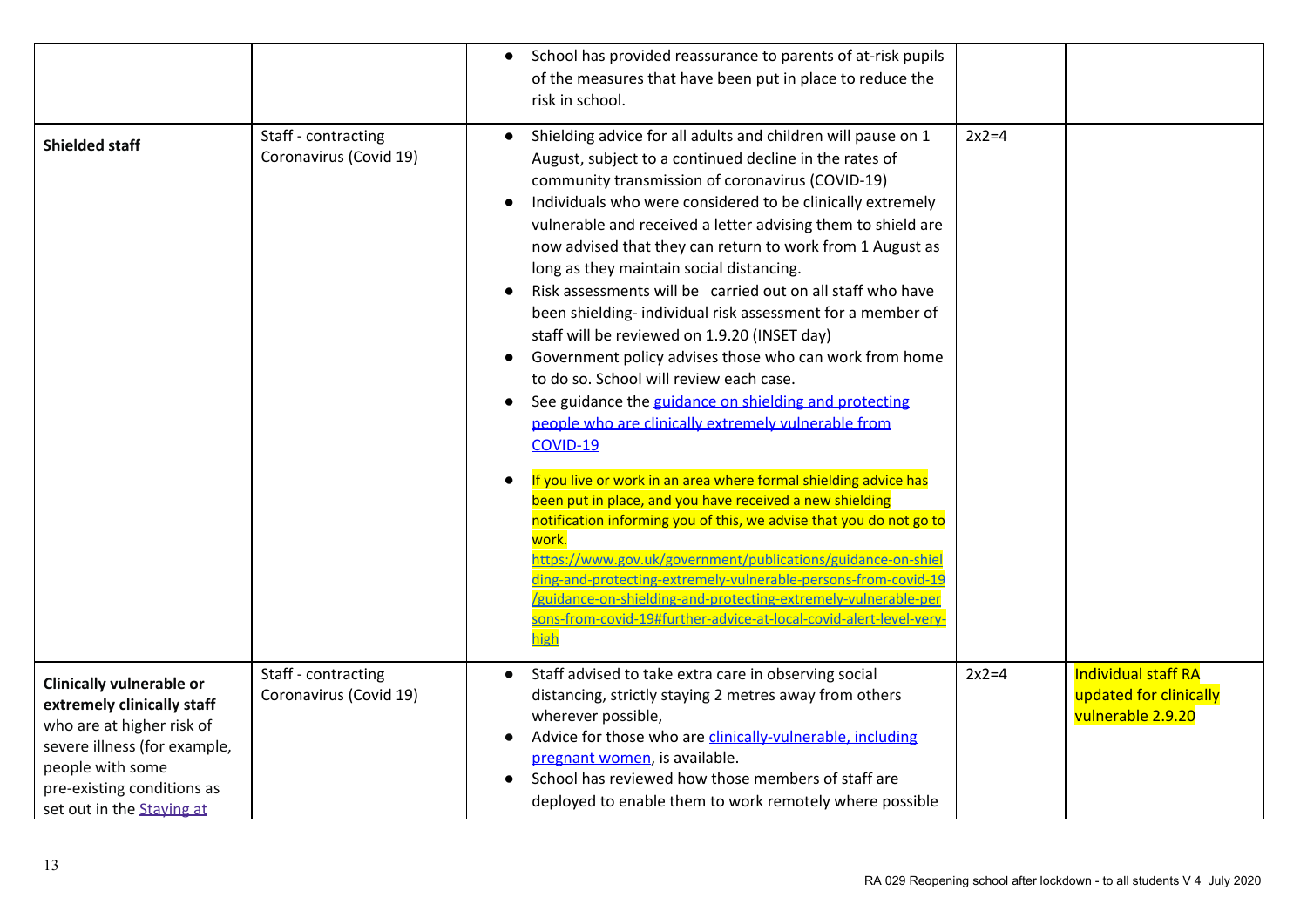| home and away from others<br>(social distancing) guidance                                                                                                                                                          |                                                         | or in roles in school where it is possible to maintain social<br>distancing.<br>Staff who live with those who are clinically extremely<br>$\bullet$<br>vulnerable or clinically vulnerable can attend the workplace<br>Individual risk assessments will be carried out for this<br>category of staff if they must spend time within 2 metres of<br>other people and discuss with them whether this involves<br>an acceptable level of risk- individual risk assessment for a<br>member of staff will be reviewed on 2.9.20                                                                                                                                                                                                                                                                                                                                                                                                                                                       |         |  |
|--------------------------------------------------------------------------------------------------------------------------------------------------------------------------------------------------------------------|---------------------------------------------------------|----------------------------------------------------------------------------------------------------------------------------------------------------------------------------------------------------------------------------------------------------------------------------------------------------------------------------------------------------------------------------------------------------------------------------------------------------------------------------------------------------------------------------------------------------------------------------------------------------------------------------------------------------------------------------------------------------------------------------------------------------------------------------------------------------------------------------------------------------------------------------------------------------------------------------------------------------------------------------------|---------|--|
| <b>BAME staff &amp; pupils</b><br>Evidence from the Office for<br>National Statistics shows a<br>greater impact of Covid-19<br>on Black communities with a<br>disproportionate number of<br>deaths being recorded. | Staff or pupils - contracting<br>Coronavirus (Covid 19) | Assess the risks to BAME staff and pupils in your<br>$\bullet$<br>establishment.<br>Have comprehensive conversations with BAME staff - N/a<br>identify existing underlying health conditions that may<br>increase the risks for them in undertaking their role<br>Measures the school is putting in place to reduce risks have<br>$\bullet$<br>been shared with identified persons to address concerns.<br>keep ongoing contact with staff particularly about their<br>safety and their mental health.<br>School will try as far as practically possible to accommodate<br>additional measures where appropriate.<br>Staff or pupils who live with those who have comparatively<br>increased risk from coronavirus (COVID-19) can attend the<br>workplace.<br>O.H. advice will be sought where appropriate.<br>EAP & counselling will be offered where appropriate<br>See<br>https://www.gov.uk/government/publications/covid-19-re<br>view-of-disparities-in-risks-and-outcomes | $2x2=4$ |  |
| New and/or expectant<br>mothers - deemed<br>clinically vulnerable<br>included in Staying at home<br>and away from others<br>(social distancing) guidance                                                           | Staff - contracting<br>Coronavirus (Covid 19)           | Pregnant women are in the 'clinically vulnerable'<br>category and are advised to follow advice above for the<br>'clinically vulnerable', and measures which apply to all staff<br>in school.                                                                                                                                                                                                                                                                                                                                                                                                                                                                                                                                                                                                                                                                                                                                                                                     | $2x2=4$ |  |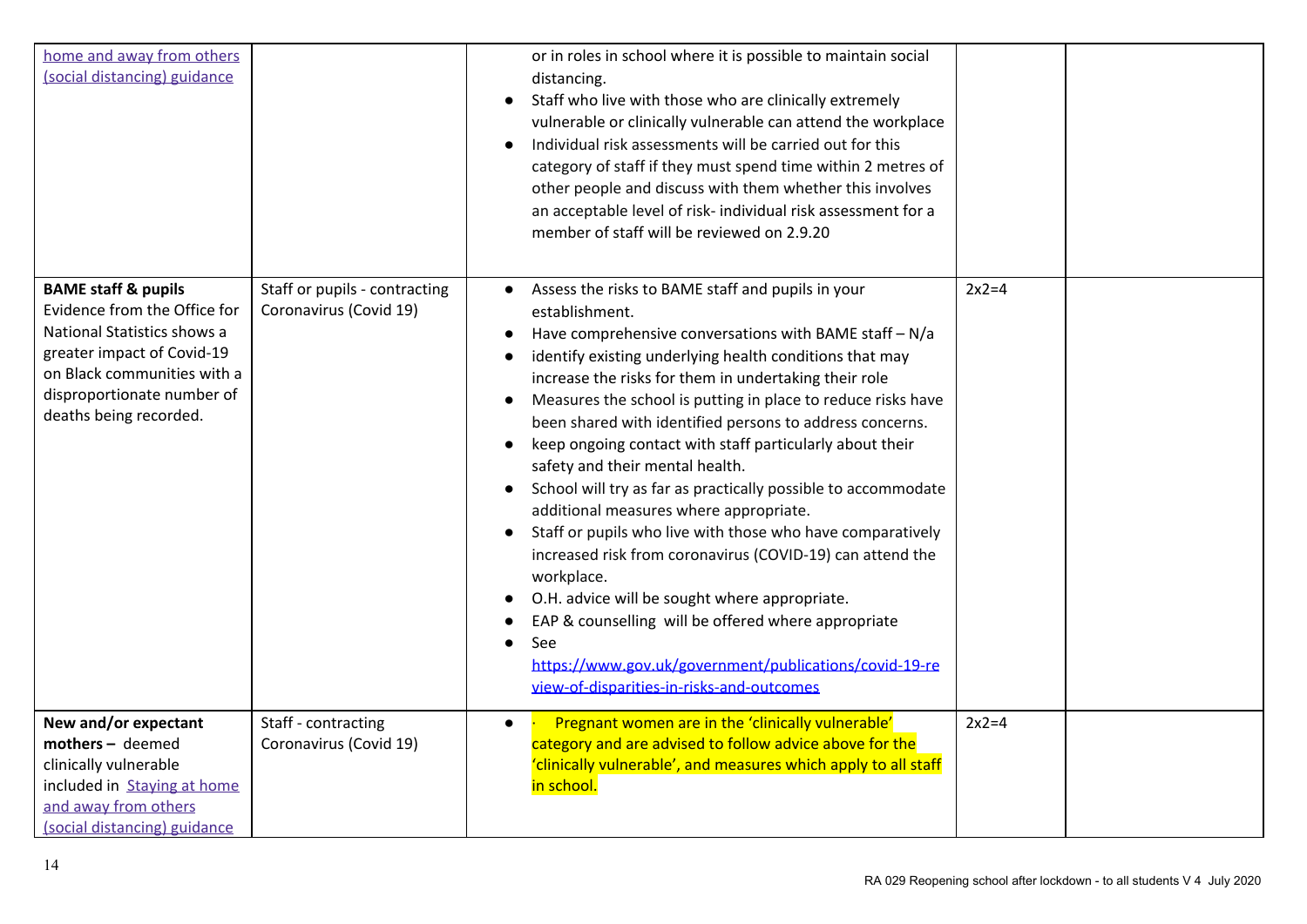|                                                                 |                                                                                       | Pregnant women should follow the latest government<br>guidance on staying alert and safe (social distancing) and<br>avoid anyone who has symptoms suggestive of coronavirus.<br>If in third trimester (more than 28 weeks' pregnant)<br>advised to be particularly attentive to social distancing.<br>School follows the Royal College of Obstetrics and<br>Gynaecology (RCOG) has published occupational health<br>advice for emplovers and pregnant women. This includes<br>advice for women from 28 weeks gestation or with<br>underlying health conditions who may be at greater risk<br>Individual risk assessments will be carried out for this<br>category of staff. See RA 09 (A) New & Expectant mother<br>risk assessment<br>Follow guidance from GP and mid-wife.<br>Maintain high standards of hygiene<br>Inform line manager if circumstances change<br>Refer to this guidance- also for BAME expectant mothers<br>https://www.rcog.org.uk/en/guidelines-research-services/g<br>uidelines/coronavirus-pregnancy/covid-19-virus-infection-a<br>nd-pregnancy/<br>No staff (at present) who are pregnant |         |  |
|-----------------------------------------------------------------|---------------------------------------------------------------------------------------|--------------------------------------------------------------------------------------------------------------------------------------------------------------------------------------------------------------------------------------------------------------------------------------------------------------------------------------------------------------------------------------------------------------------------------------------------------------------------------------------------------------------------------------------------------------------------------------------------------------------------------------------------------------------------------------------------------------------------------------------------------------------------------------------------------------------------------------------------------------------------------------------------------------------------------------------------------------------------------------------------------------------------------------------------------------------------------------------------------------------|---------|--|
| Cleaning - risk of<br>transmission of Coronavirus<br>(Covid 19) | Staff, pupils, parents,<br>visitors everyone<br>contracting Coronavirus<br>(Covid 19) | Clean and disinfect all areas and surfaces prior to<br>$\bullet$<br>reopening and if necessary, utilise pest control for insect<br>infestations, particularly in the kitchen and/or food<br>preparation areas<br>Following PHE guidance on cleaning will mean increased<br>cleaning of all hard surfaces - desks, tables, chairs and<br>handrails more frequently throughout the day.<br>Advice is to use any product that dissolves lipids this<br>includes general cleaning products -Fairy Liquid, Dettol<br>KEY point -Do not have to kill the virus in school but need<br>to remove it into a wet cloth and rinse down the sink.                                                                                                                                                                                                                                                                                                                                                                                                                                                                              | $3X2=6$ |  |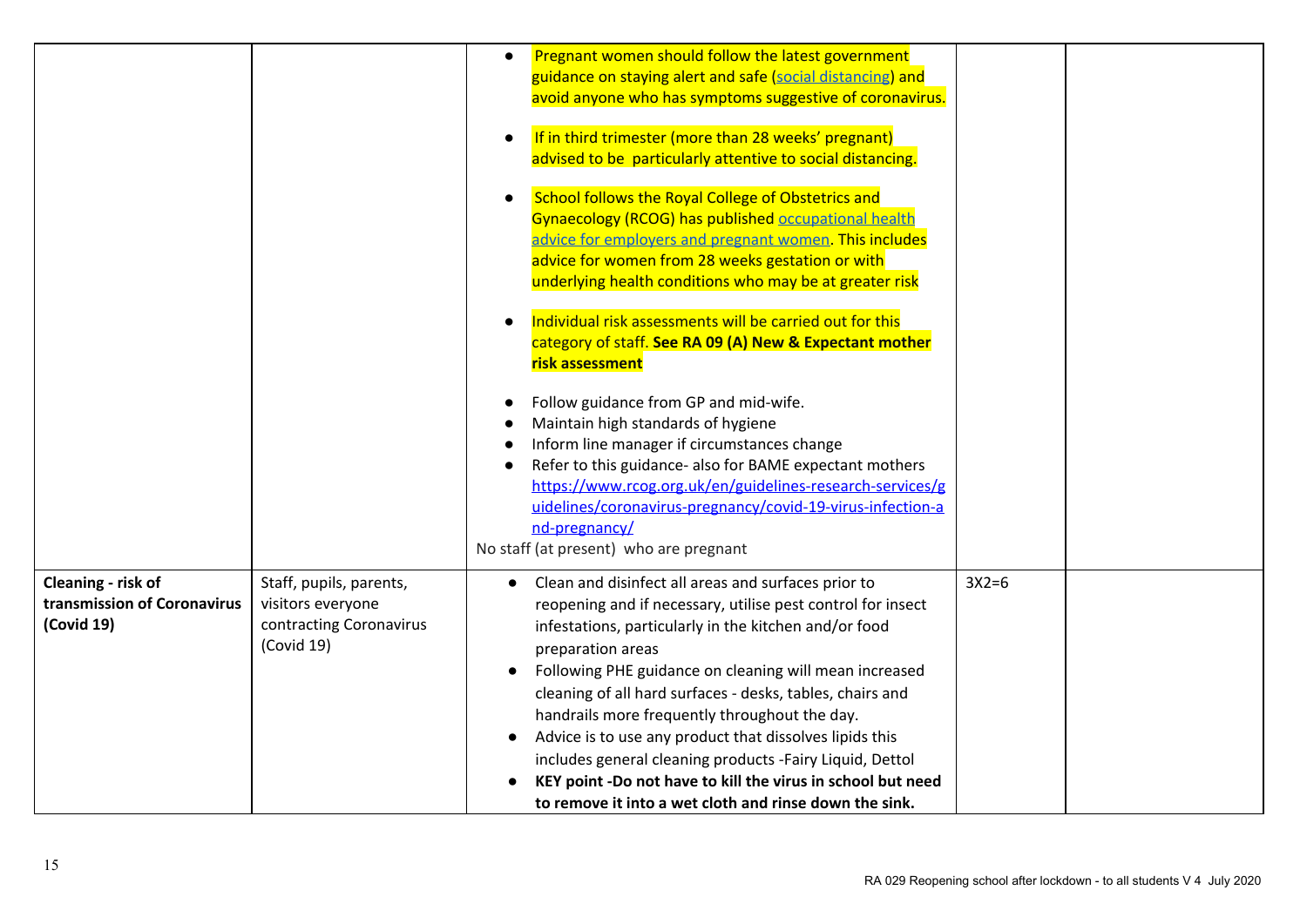|                                                                           |                                                                                         | Always WIPE/ MOP all surfaces including floors with<br>$\bullet$<br>detergent and warm water to remove virus off the surface<br>and wash down the sink<br>Do not buff dry floors or dry wipe surfaces ALWAYS wet<br>surfaces first then wipe down and wash cloths/dispose<br>Encourage pupils to clean - to teach them about safety.<br>Classrooms - cleaners can carry out regular, enhanced<br>clean once daily as long as the above is adhered to.<br>If suspected case of Covid 19 follow the COVID-19:<br>cleaning of non-healthcare settings guidance<br>If cohorts change, consider cleaning between class changes<br>Toys, fabrics, soft furnishings will have to be washed or<br>replaced more frequently<br>Sanitizer stations located across site<br>Regular cleaning of toilets and supply of hand soap<br>Clean and disinfect regularly touched objects and hard<br>surfaces more often than usual using your standard<br>cleaning products<br>Clean surfaces that children and young people are<br>touching, such as toys, books, desks, chairs, doors, sinks,<br>toilets, light switches, bannisters, more regularly than<br>normal<br>Items used for lessons in all subjects will have to be subject<br>to wiping down. Eg iPads, laptops, mice, workstations,<br>tools, toys, learning objects.<br>Teach and encourage pupils the importance of cleaning<br>such items. Consider monitors to wipe light switches and<br>other hard surfaces in each class. |  |
|---------------------------------------------------------------------------|-----------------------------------------------------------------------------------------|-----------------------------------------------------------------------------------------------------------------------------------------------------------------------------------------------------------------------------------------------------------------------------------------------------------------------------------------------------------------------------------------------------------------------------------------------------------------------------------------------------------------------------------------------------------------------------------------------------------------------------------------------------------------------------------------------------------------------------------------------------------------------------------------------------------------------------------------------------------------------------------------------------------------------------------------------------------------------------------------------------------------------------------------------------------------------------------------------------------------------------------------------------------------------------------------------------------------------------------------------------------------------------------------------------------------------------------------------------------------------------------------------------------------------------------------------------------------------------|--|
| Contractors on site -risk of<br>transmission of Coronavirus<br>(Covid 19) | Staff, pupils, parents,<br>visitors, everyone.<br>contracting Coronavirus<br>(Covid 19) | $3X2=6$<br>Communication - explain to contractors your concerns and<br>come up with workable solutions<br>Request risk assessments form contractors which include<br>their social distancing protocols.<br>Zero tolerance with contractors found to be not following<br>$\bullet$<br>PHE social distancing guidelines.                                                                                                                                                                                                                                                                                                                                                                                                                                                                                                                                                                                                                                                                                                                                                                                                                                                                                                                                                                                                                                                                                                                                                      |  |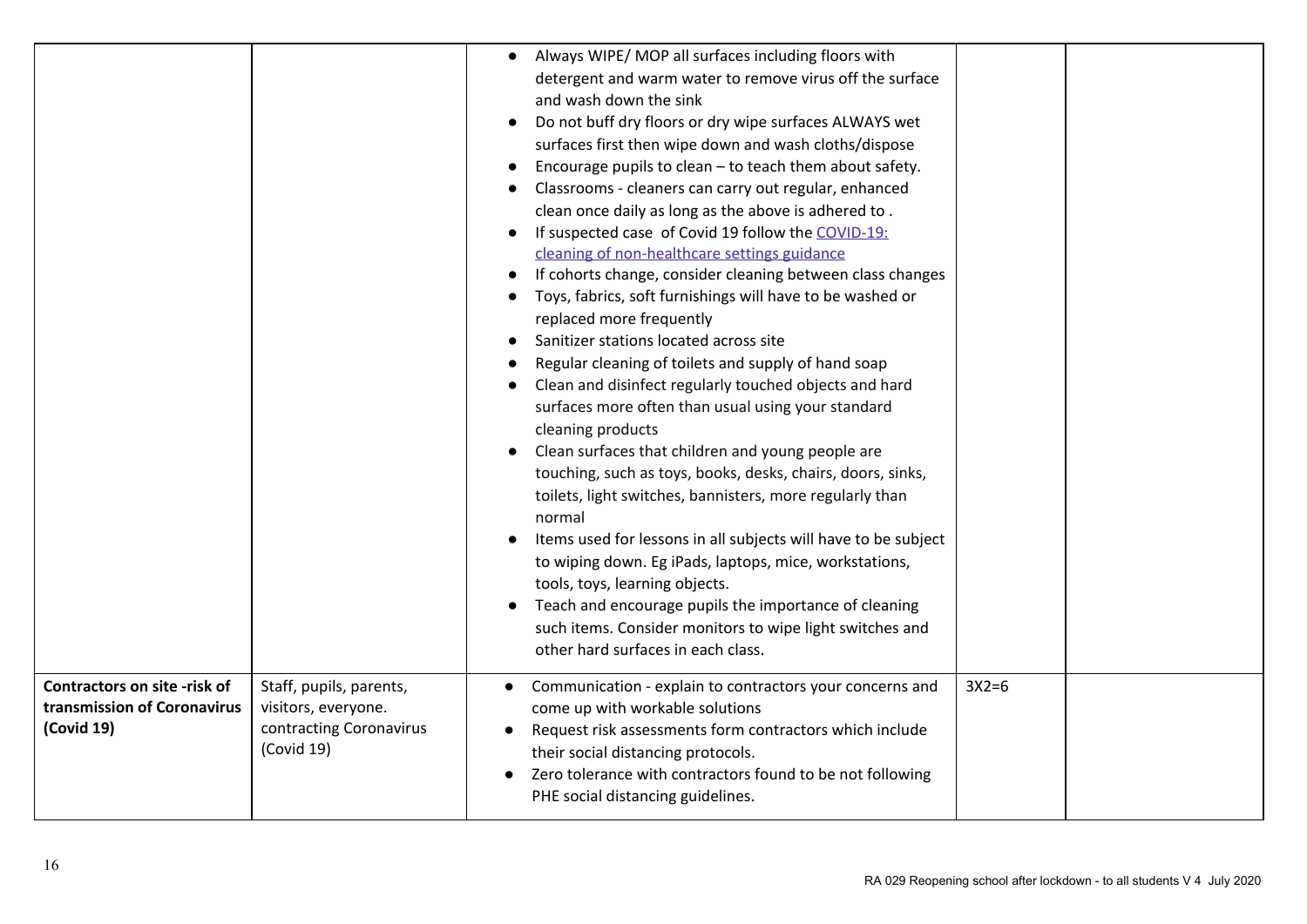| PPE requirements - risk of<br>transmission of Coronavirus<br>(Covid 19)                                 | Staff, pupils, parents,<br>visitors - contracting<br>Coronavirus (Covid 19) | No requirement for face coverings/masks etc<br>The majority of staff in school will not require PPE beyond<br>what they would normally need for their work.<br>PPE is required where an individual, child or young person<br>becomes ill with coronavirus (COVID-19) symptoms while at<br>school, and only then if 2 metres cannot be maintained<br>Within 2m PPE is available and staff will wear a mask,<br>gloves and disposable apron<br>Where a child or young person has routine intimate care<br>$\bullet$<br>needs that involves the use of PPE, in which case the<br>customary PPE should continue to be used.<br>Risk assessment for pupils in place.<br>Hand washing with soap and hot water for 20 secs<br>minimum<br>2m social distancing maintained as far as possible<br>School has sourced adequate supplies of PPE<br>All staff completed 'PPE putting on & taking off' training                                                                                         | $2x2=4$ | <b>Eye Protection &amp; Masks</b><br>The need for a mask and<br>eye protection should be<br>assessed by the member<br>of staff prior to the task<br>being carried out and can<br>be worn on a sessional<br>basis. |
|---------------------------------------------------------------------------------------------------------|-----------------------------------------------------------------------------|-------------------------------------------------------------------------------------------------------------------------------------------------------------------------------------------------------------------------------------------------------------------------------------------------------------------------------------------------------------------------------------------------------------------------------------------------------------------------------------------------------------------------------------------------------------------------------------------------------------------------------------------------------------------------------------------------------------------------------------------------------------------------------------------------------------------------------------------------------------------------------------------------------------------------------------------------------------------------------------------|---------|-------------------------------------------------------------------------------------------------------------------------------------------------------------------------------------------------------------------|
| First aid provision - risk of<br>school unable to provide<br>first aid in the event of an<br>emergency. | Staff, pupils, parents,<br>visitors - contracting<br>Coronavirus (Covid 19) | Adequate numbers of first aiders on site in all categories:<br>First aid certificates which expired during lockdown have been<br>renewed (12 members of staff completed their renewal of<br>training 7 <sup>th</sup> & 8 <sup>th</sup> July) All SLT, middays and EYFS staff have<br>renewed training<br>First aid boxes located across site<br>All staff completed 'PPE putting on & taking off' training<br>No additional PPE is needed because of coronavirus<br>(COVID-19) for anyone who does not have coronavirus<br>(COVID-19) symptoms.<br>First aid provision with suspected symptoms of coronavirus :<br>Where possible first aider will maintain 2m distance and<br>assess ability to assist a conscious casualty with minor<br>ailments or illnesses at 2 m separation i.e. can casualty help<br>themselves, run wound under water, apply plaster.<br>If it is not possible to keep 2m separation, the following<br>PPE must be worn. Wash hands prior to donning:<br>o Apron | $2x2=4$ |                                                                                                                                                                                                                   |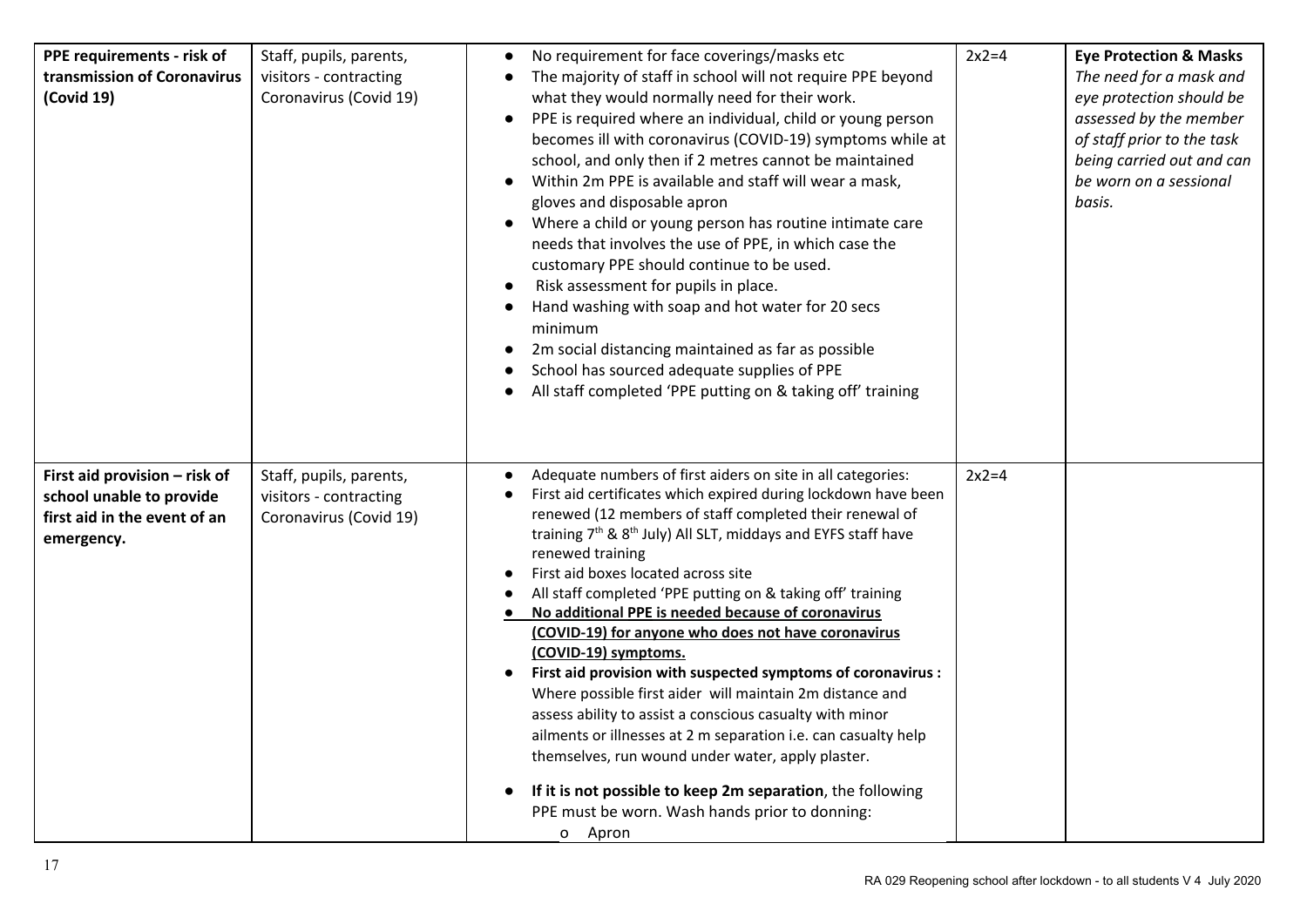|                                 |                         | Gloves<br>$\mathsf{o}$                                                      |         | <b>Eye Protection &amp; Masks</b> |
|---------------------------------|-------------------------|-----------------------------------------------------------------------------|---------|-----------------------------------|
|                                 |                         | Fluid Resistant (IIR) surgical mask<br>$\mathsf{o}$                         |         | The need for a mask and           |
|                                 |                         | First aider will minimise the time sharing a breathing zone                 |         | eye protection should be          |
|                                 |                         | with the casualty and direct them to do things for                          |         | assessed by the member            |
|                                 |                         | themselves where possible                                                   |         | of staff prior to the task        |
|                                 |                         | Eye protection e.g. face shield should be worn if there is<br>$\bullet$     |         | being carried out and can         |
|                                 |                         | risk of exposure to blood and bodily fluids or if available                 |         | be worn on a sessional            |
|                                 |                         | All staff completed 'PPE putting on & taking off' training                  |         | basis.                            |
|                                 |                         | Must be discarded in clinical waste                                         |         |                                   |
|                                 |                         | Hand washing with soap and hot water for 20 secs                            |         |                                   |
|                                 |                         | minimum INCLUDE washing forearms if exposed.                                |         |                                   |
|                                 |                         | <b>CPR</b> guidance:                                                        |         |                                   |
|                                 |                         | Do not listen or feel for breathing by placing your ear and                 |         |                                   |
|                                 |                         | cheek close to the patient's mouth.                                         |         |                                   |
|                                 |                         | If in any doubt about confirming cardiac arrest start chest                 |         |                                   |
|                                 |                         | compressions until help arrives.                                            |         |                                   |
|                                 |                         | Call an ambulance. If COVID 19 is suspected, tell them<br>$\bullet$         |         |                                   |
|                                 |                         | when you call 999.                                                          |         |                                   |
|                                 |                         | If risk of infection place a cloth/towel over the victims                   |         |                                   |
|                                 |                         | mouth and nose and attempt compression only CPR and                         |         |                                   |
|                                 |                         | early defibrillation until the ambulance arrives                            |         |                                   |
|                                 |                         | See:                                                                        |         |                                   |
|                                 |                         | https://www.gov.uk/government/publications/novel-coronavirus-2              |         |                                   |
|                                 |                         | 019-ncov-interim-guidance-for-first-responders/interim-guidance-f           |         |                                   |
|                                 |                         | or-first-responders-and-others-in-close-contact-with-symptomatic-           |         |                                   |
|                                 |                         | people-with-potential-2019-ncov                                             |         |                                   |
| <b>Medical isolation room -</b> | Staff, pupils, parents, | AHT office ideally hard-floored to assist with cleaning                     | $2X2=4$ |                                   |
| risk of transmission of         | visitors - contracting  | If unable to isolate a child move them to an area 2m away                   |         |                                   |
| <b>Coronavirus (Covid 19)</b>   | Coronavirus (Covid 19)  | from others.                                                                |         |                                   |
|                                 |                         | PPE stock is available to all staff should they need to escort<br>$\bullet$ |         |                                   |
|                                 |                         | pupils to this area.                                                        |         |                                   |
|                                 |                         | PPE must be worn by staff caring for the child while they<br>$\bullet$      |         |                                   |
|                                 |                         | await collection if 2 metres cannot be maintained i.e. such                 |         |                                   |
|                                 |                         | as for a very young child or a child with complex needs                     |         |                                   |
|                                 |                         | Remove all non-essential items in the medical room.                         |         |                                   |
|                                 |                         | Include one desk and one table.                                             |         |                                   |
|                                 |                         |                                                                             |         |                                   |
|                                 |                         | Child awaiting collection will be supervised<br>$\bullet$                   |         |                                   |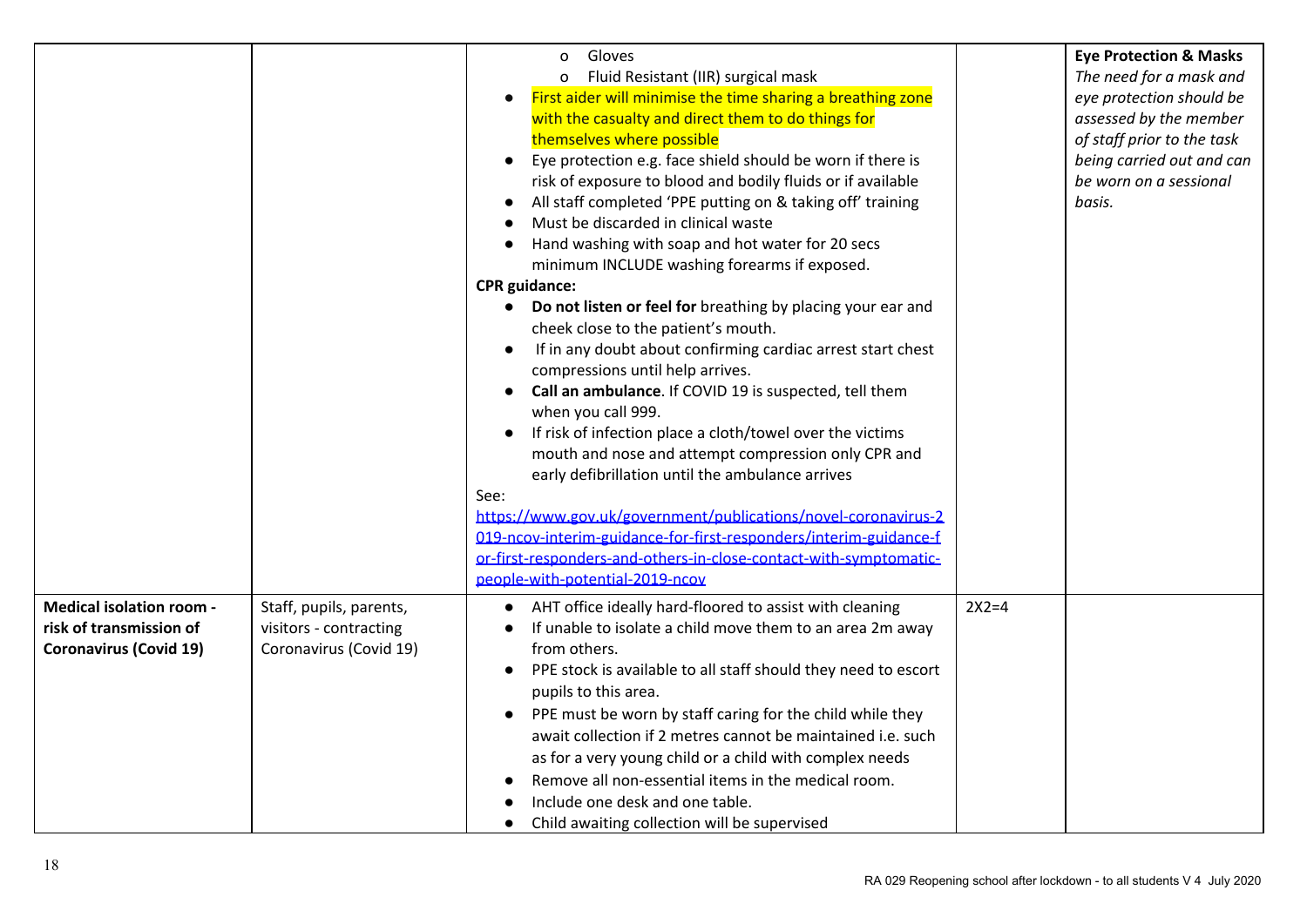|                                                                      |                                                                            | A toilet has been identified to be used if required whilst<br>$\bullet$<br>awaiting collection.<br>If used this will be cleaned and disinfected using standard<br>$\bullet$<br>cleaning products before being used by anyone else.<br>Staff who have helped someone with symptoms and any<br>pupils who have been in close contact do not need to go<br>home to self-isolate unless they develop symptoms<br>themselves (in which case, they should arrange a test) or if<br>the symptomatic person subsequently tests positive (see<br>below) or they are requested to do so by NHS Test and<br>Trace or the PHE advice service or PHE local health<br>protection team if escalated<br>After any contact with someone who is unwell everyone<br>will wash their hands thoroughly for 20 seconds with soap<br>and running water or use hand sanitiser<br>The area around will be cleaned with normal household<br>disinfectant after they have left to reduce the risk of<br>passing the infection on to other people. Following<br>COVID-19: cleaning of non-healthcare settings guidance |         |                                                             |
|----------------------------------------------------------------------|----------------------------------------------------------------------------|--------------------------------------------------------------------------------------------------------------------------------------------------------------------------------------------------------------------------------------------------------------------------------------------------------------------------------------------------------------------------------------------------------------------------------------------------------------------------------------------------------------------------------------------------------------------------------------------------------------------------------------------------------------------------------------------------------------------------------------------------------------------------------------------------------------------------------------------------------------------------------------------------------------------------------------------------------------------------------------------------------------------------------------------------------------------------------------------|---------|-------------------------------------------------------------|
| Remote Learning - risk to<br>staff and pupils by abuse of<br>systems | Staff, pupils, parents -<br>experience harm or abuse,<br>eg emotional harm | Risks to staff and pupils from video conferencing have been<br>risk assessed and shared with staff and parents-N/a<br>School follows Safeguarding and remote education during<br>coronavirus (COVID-19), , as well as statutory guidance on<br>online safety in Annex C of keeping children safe in<br>education.<br>See National Crime Agency at the following<br>websites:https://www.ncsc.gov.uk/guidance/video-confere<br>ncing-services-using-them-securely                                                                                                                                                                                                                                                                                                                                                                                                                                                                                                                                                                                                                           | $2X2=4$ |                                                             |
| Working at height - risk of<br>falling from height                   | Staff, pupils, parents,<br>visitors - injuries from<br>minor to >7 day     | Site manager/ caretakers should have checked all ladders<br>on site.<br>If replacing items that have been used whilst the school has<br>been partially open, think about working at height safely.<br>Use a set of steps NOT a chair or table.<br>Check all ladders and step ladders on site prior to use.<br>Record in the site ladder register                                                                                                                                                                                                                                                                                                                                                                                                                                                                                                                                                                                                                                                                                                                                           | $2X2=4$ | Safe use of ladders<br>toolbox talk available on<br>website |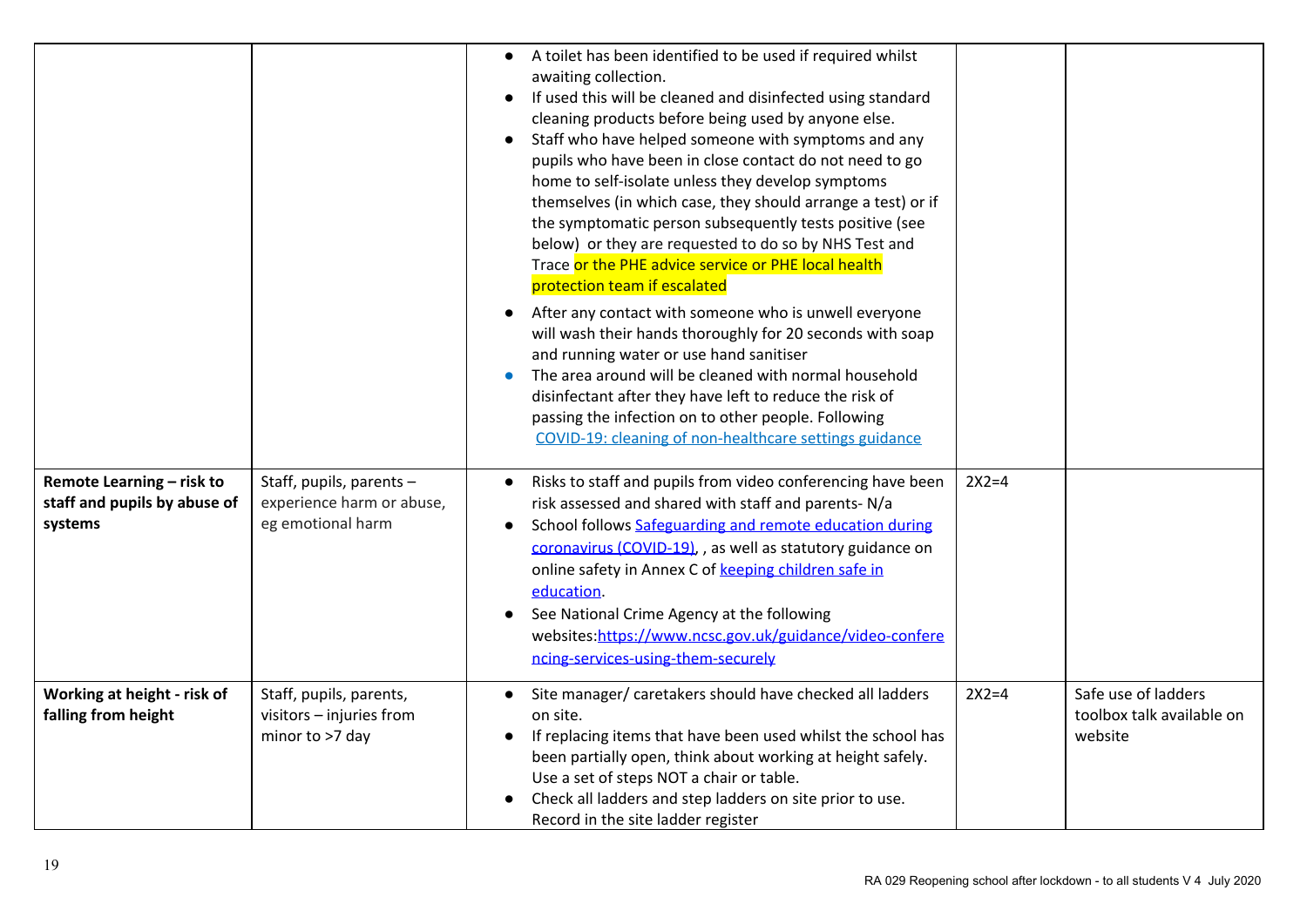| <b>Display screen</b><br>self-assessment - risk of<br>injury due to adopting<br>awkward postures for long<br>periods<br>Lone working- risk of<br>accident, injury or | Staff, pupils, parents,<br>visitors - risk of<br>musculoskeletal injuries,<br>RSI etc<br>Staff working from home -<br>injury and ill-health | Remind everyone to review their workstations after the<br>$\bullet$<br>long absence.<br>Make sure to set up correctly. Adjust chairs, monitor<br>heights all to suit the individual.<br>All staff should carry out the Display Screen<br>$\bullet$<br>Self-Assessment on return to school.<br>If some staff are still home-working check with them that<br>there are no issues with their set-up at home.<br>Carry out a risk assessment for staff who remain working<br>from home following guidance                                                                                                                                                                                                         | $3X2=6$<br>$3X2=6$ |  |
|----------------------------------------------------------------------------------------------------------------------------------------------------------------------|---------------------------------------------------------------------------------------------------------------------------------------------|---------------------------------------------------------------------------------------------------------------------------------------------------------------------------------------------------------------------------------------------------------------------------------------------------------------------------------------------------------------------------------------------------------------------------------------------------------------------------------------------------------------------------------------------------------------------------------------------------------------------------------------------------------------------------------------------------------------|--------------------|--|
| emergency                                                                                                                                                            |                                                                                                                                             | See RA 028 Working from home Covid 19                                                                                                                                                                                                                                                                                                                                                                                                                                                                                                                                                                                                                                                                         |                    |  |
| Kitchens - risk of<br>transmission of Coronavirus<br>(Covid 19)                                                                                                      | Staff, pupils, parents,<br>visitors everyone -<br>contracting Coronavirus<br>(Covid 19)                                                     | Clean and disinfect all areas and surfaces prior to reopening<br>$\bullet$<br>and if necessary, utilise pest control for insect infestations,<br>particularly in the kitchen and/or food preparation areas.<br>Deep clean the kitchen prior to reopening before food<br>$\bullet$<br>preparation resumes<br>Recommission all catering equipment. Check servicing and<br>PAT testing<br>Kitchen follows: guidance for food businesses on<br>$\bullet$<br>coronavirus (COVID-19)                                                                                                                                                                                                                                | $2X2=4$            |  |
| Fire - failure of systems and<br>fire evacuation plans                                                                                                               | Staff, pupils, parents,<br>visitors - serious injuries,<br>burns, smoke inhalation                                                          | • The site-specific fire evacuation plan has been reviewed<br>and shared with staff and third parties.<br>Practice drill held within the first week to ensure everyone<br>knows their roles and responsibilities.<br>Social distancing is followed on evacuation and at assembly<br>$\bullet$<br>point.<br>The needs of staff/pupils who require assistance in an<br>emergency and ensure has been considered and the<br>resources are available to carry this out.<br>The fire alarm and emergency lighting has been serviced in<br>according to guidance<br>Alarm checked weekly<br>Enough staff know how to check the fire alarm and set and<br>reset in an emergency<br>Emergency lighting tested monthly | $3X2=6$            |  |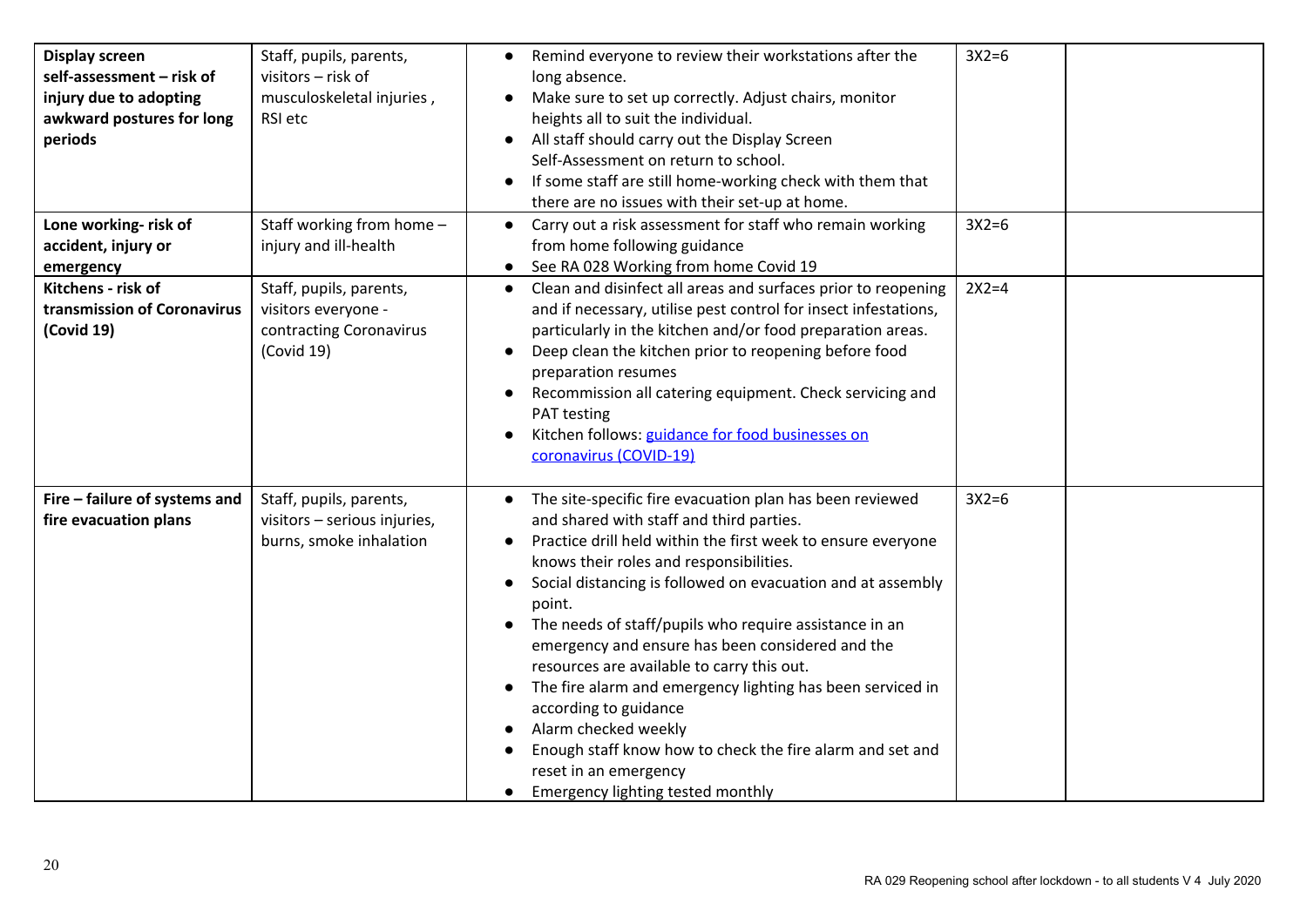|                                                                             |                                                                                        | All fire safety features across the building are checked<br>monthly by carrying out the F 03 Fire Marshal Inspection<br>Checklist. Actions are remedied.                                                                                                                                                           |         |                                                                                                                                                                                                                                                                                                                                                                                                                                                                                          |
|-----------------------------------------------------------------------------|----------------------------------------------------------------------------------------|--------------------------------------------------------------------------------------------------------------------------------------------------------------------------------------------------------------------------------------------------------------------------------------------------------------------|---------|------------------------------------------------------------------------------------------------------------------------------------------------------------------------------------------------------------------------------------------------------------------------------------------------------------------------------------------------------------------------------------------------------------------------------------------------------------------------------------------|
| Legionella-failure of<br>systems in place leading to<br>outbreak            | Staff, pupils, parents,<br>visitors - legionella<br>symptoms, respiratory<br>condition | Prior to opening fully every tap, shower and toilet<br>running/flushed for2 mins. Records kept in water log book<br>Monthly water checks should have taken place                                                                                                                                                   | $3X2=6$ | $Q$ – Check if tank fed or<br>mains water supply<br>before resuming normal<br>operation, commission a<br>water treatment<br>specialist to chlorinate<br>and flush the complete<br>system for all hot and<br>cold water systems<br>(including drinking water)<br>and certify the water<br>system is safe before the<br>buildings are reoccupied.<br>Allow sufficient time for<br>this activity, approx. 1<br>week before opening if<br>possible. Check with your<br>water hygiene company |
| <b>HS Checks - failure of</b><br>equipment leading to<br>accident or injury | Staff, pupils, parents,<br>visitors everyone- injuries,<br>cuts, falls, abrasions      | All staff carry out pre-use visual checks of their areas,<br>playground, equipment as formal checks may not take<br>place.<br>Caretaker carries out daily visual whole site checks                                                                                                                                 | $3X2=6$ |                                                                                                                                                                                                                                                                                                                                                                                                                                                                                          |
| <b>Equipment-failure of</b><br>equipment leading to<br>accident or injury   | Staff, pupils, parents,<br>visitors - injuries, cuts, falls,<br>abrasions              | All areas and equipment that have been taken out of use are<br>checked<br>Teachers have checked their own classrooms to ensure all is<br>in good condition<br>Other pieces of equipment such as dining sets which have not<br>been used have been inspected, checking smooth operation<br>of opening and wheeling. | $3X2=6$ | See Form F10 Checklist<br>for classrooms                                                                                                                                                                                                                                                                                                                                                                                                                                                 |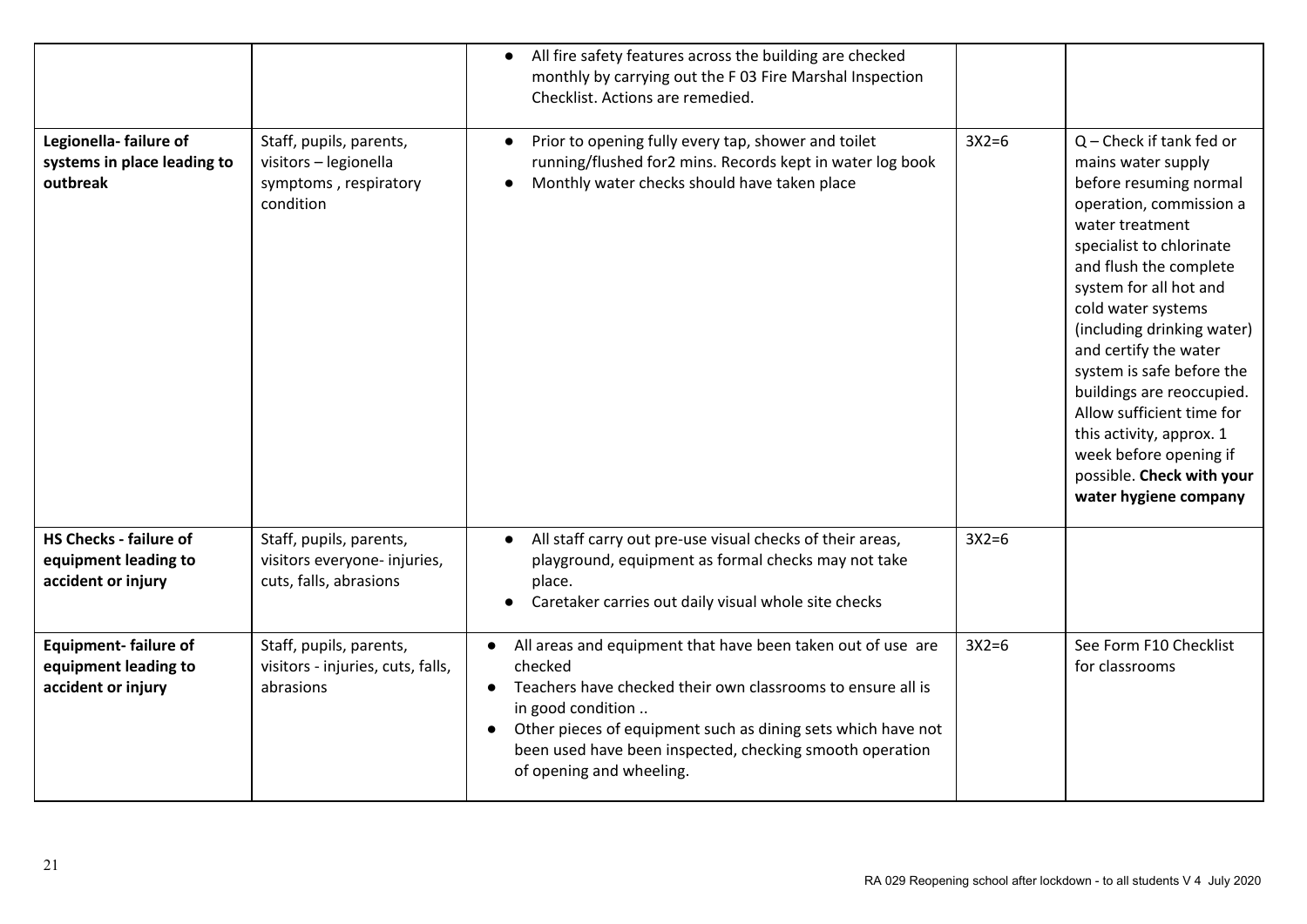| Manual handling - risk of<br>staff injured by moving and<br>handling heavy items                                                                              | Staff, pupils, parents,<br>visitors - musculoskeletal<br>injuries, back pain, strains,<br>pulled muscles                   | Staff have been reminded to avoid manual handling where<br>possible and to take care when moving and handling<br>equipment back to its normal areas/location                                                                                                                                                                                                                                                                                                                                                                                                                                                                                                                                                                                                                                                                    | $3X2=6$ | <b>Manual Handling Toolbox</b><br>talk available on website |
|---------------------------------------------------------------------------------------------------------------------------------------------------------------|----------------------------------------------------------------------------------------------------------------------------|---------------------------------------------------------------------------------------------------------------------------------------------------------------------------------------------------------------------------------------------------------------------------------------------------------------------------------------------------------------------------------------------------------------------------------------------------------------------------------------------------------------------------------------------------------------------------------------------------------------------------------------------------------------------------------------------------------------------------------------------------------------------------------------------------------------------------------|---------|-------------------------------------------------------------|
| Security - Opening and<br>locking up procedures                                                                                                               | Staff, pupils, parents,<br>visitors - physical or verbal<br>abuse                                                          | Adequate numbers of key holders familiar with how to<br>open/lock up. Set and re-set the alarm<br>Secure reception<br>Keys easily accessible to unlock school gates in the event of<br>evacuation away from the premises.                                                                                                                                                                                                                                                                                                                                                                                                                                                                                                                                                                                                       | $2x2=4$ |                                                             |
| <b>Heating/Boilers failure of</b><br>equipment leading to loss<br>of heating                                                                                  | Staff, pupils, parents,<br>visitors-lack of heating,<br>becoming unwelll, cold                                             | Boilers and heating systems been serviced through lock<br>down as required                                                                                                                                                                                                                                                                                                                                                                                                                                                                                                                                                                                                                                                                                                                                                      | $2x2=4$ |                                                             |
| Medication - lack of<br>training                                                                                                                              | Staff, pupils, parents,<br>visitors - accident in<br>administration of<br>medicines - pupil becoming<br>unwell.            | Trained staff available to administer medicines and records<br>$\bullet$<br>maintained.<br>Secure medicines storage<br>Inhalers and epipens available pupils in classrooms and for<br>$\bullet$<br>outdoor activities                                                                                                                                                                                                                                                                                                                                                                                                                                                                                                                                                                                                           | $2x2=4$ |                                                             |
| <b>Emergency plan</b>                                                                                                                                         | Staff, pupils, parents,<br>visitors - unable to respond<br>to an emergency on site<br>-possible injuries, panic,<br>stress | Review the school emergency plan to cover Covid 19 issues<br>$\bullet$<br>Contingency plans for an outbreak are in place<br>Shared with staff and relevant parties e.g. Governors                                                                                                                                                                                                                                                                                                                                                                                                                                                                                                                                                                                                                                               | $3X2=6$ |                                                             |
| Third party users- e.g.<br><b>Breakfast</b><br>clubs/wraparound care,<br>sports clubs - increased risk<br>of transmission of<br><b>Coronovirus (Covid 19)</b> | Staff, pupils, parents,<br>visitors - contracting<br>Coronavirus (Covid 19)                                                | School has considered all third parties onsite-clubs, sports<br>activities-(Full of Beans, ADHD Foundation, MHST)<br>New risk assessments required from all parties<br>$\mathsf{o}$<br>detailing their actions for social distancing, hygiene<br>and how they will carry out activities<br>School measures and/or risk assessments have<br>been shared with them<br>Risk assess the impact of third parties on school.<br>Breakfast and after-school provision, where possible, will<br>$\bullet$<br>restart from the start of the autumn term. Breakfast club in<br>hall and cleaned after children leave. After school club in<br>the bungalow and cleaned after use. Bubbles kept apart<br>where possible and use of outdoor spaces encouraged<br>support across year groups,<br>0<br>o where parents use multiple providers | $3X2=6$ |                                                             |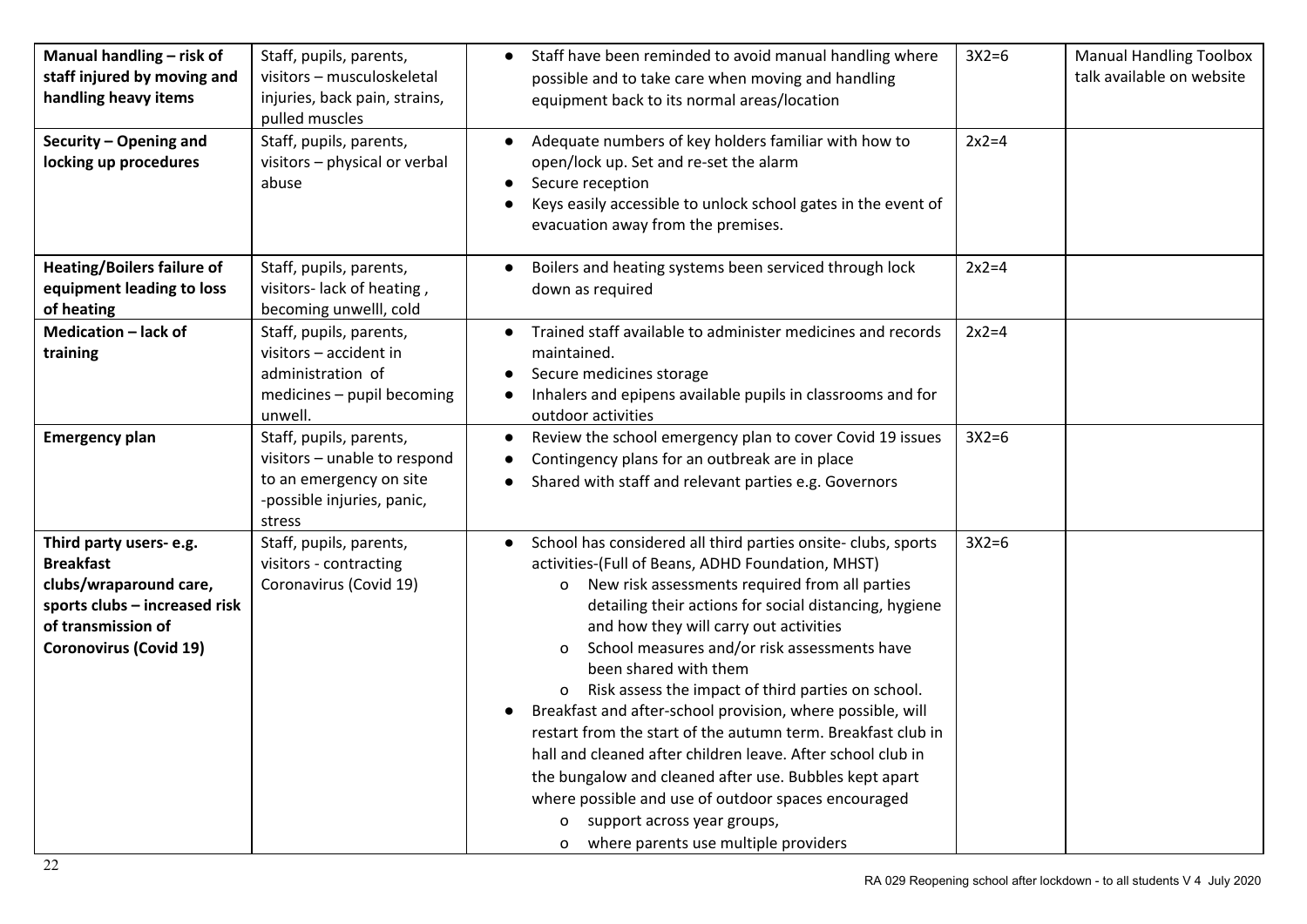|                                                                                           |                                                                             | childminders picking up/dropping off pupils.<br>$\circ$<br>keeping children within their year groups or<br>$\circ$<br>bubbles where possible. If it is not possible to<br>maintain bubbles being used during the school day<br>then small, consistent groups will be identified.<br>advise parents to limit the number of different<br>$\circ$<br>wraparound providers they access, as far as<br>possible.<br>Encourage parents who use childcare providers or<br>$\mathbf{o}$<br>out of school activities for their children, to seek<br>assurance that the providers are carefully<br>considering their own protective measures, and<br>only use those providers that can demonstrate this.<br>No contact sports<br>O                                                                                                                                                                                                                                                                         |         |  |
|-------------------------------------------------------------------------------------------|-----------------------------------------------------------------------------|-------------------------------------------------------------------------------------------------------------------------------------------------------------------------------------------------------------------------------------------------------------------------------------------------------------------------------------------------------------------------------------------------------------------------------------------------------------------------------------------------------------------------------------------------------------------------------------------------------------------------------------------------------------------------------------------------------------------------------------------------------------------------------------------------------------------------------------------------------------------------------------------------------------------------------------------------------------------------------------------------|---------|--|
| Sports activities - risk of<br>transmission of Coronavirus<br>(Covid 19) whilst on visit. | Staff, pupils, parents,<br>visitors - contracting<br>Coronavirus (Covid 19) | Pupils kept in consistent groups<br>Sports equipment thoroughly cleaned between each use by<br>different individual groups<br>Contact sports avoided.<br>$\bullet$<br>Outdoor sports prioritised where possible, and e.g. hall<br>spaces used where it is not, to maximise distancing<br>between pupils<br>The areas will be cleaned between groups - surfaces wiped<br>down<br>Pupil reminded about hand and respiratory hygiene<br>If school uses any external facilities it will risk assess this<br>and use in line with government guidance for the use of<br>and travel to and from, those facilities<br>School will work with third party organisations for<br>curricular and extra-curricular activities only if satisfied that<br>this is safe to do so.<br>Schools refers to the following advice:<br>guidance on the phased return of sport and<br>$\mathbf{o}$<br>recreation<br>Sport England for grassroot sport<br>o<br><b>Association for Physical Education</b><br>$\mathbf{o}$ | $3X2=6$ |  |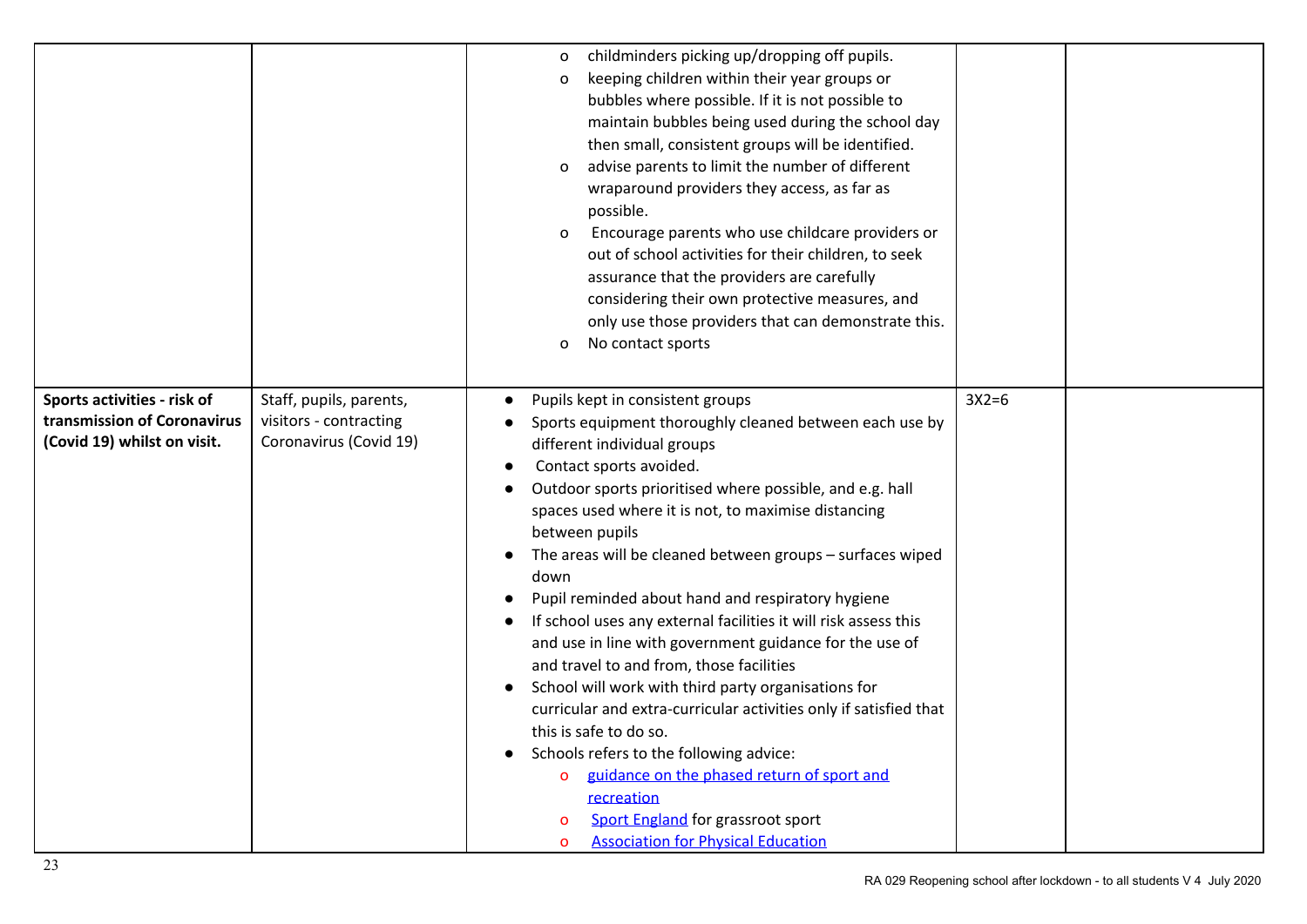|                                                                                       |                                                                             | <b>Youth Sport Trust</b><br>$\mathbf{O}$                                                                                                                                                                               |         |  |
|---------------------------------------------------------------------------------------|-----------------------------------------------------------------------------|------------------------------------------------------------------------------------------------------------------------------------------------------------------------------------------------------------------------|---------|--|
|                                                                                       |                                                                             |                                                                                                                                                                                                                        |         |  |
| Music $-$ singing and playing<br>instruments - risk of<br>transmission of Coronavirus | Staff, pupils, parents,<br>visitors - contracting<br>Coronavirus (Covid 19) | Singing, wind and brass playing will not take place in larger groups<br>such as school choirs and ensembles, or school assemblies                                                                                      | $3X2=6$ |  |
| (Covid 19)                                                                            |                                                                             | Playing instruments and singing in groups should take place outdoors<br>wherever possible. If indoors, school will limit the numbers in relation<br>to the space.                                                      |         |  |
|                                                                                       |                                                                             | Group sizes will be small, pupils positioned back-to-back or<br>side-to-side and socially distanced.                                                                                                                   |         |  |
|                                                                                       |                                                                             | Wind and brass players positioned so that the air from their<br>instrument does not blow into another player.                                                                                                          |         |  |
|                                                                                       |                                                                             | Instrument sharing avoided,                                                                                                                                                                                            |         |  |
|                                                                                       |                                                                             | Good ventilation if held indoors but holding the session outside will<br>be considered                                                                                                                                 |         |  |
|                                                                                       |                                                                             | Increased handwashing before and after handling equipment,<br>especially if being used by more than one person.                                                                                                        |         |  |
|                                                                                       |                                                                             | Instruments cleaned by the pupils playing them, where possible.                                                                                                                                                        |         |  |
|                                                                                       |                                                                             | Peripatetic teachers can attend school & are expected to comply with<br>all school measures to reduce the risk of transmission including taking<br>particular care to maintain 2m distance from other staff and pupils |         |  |
|                                                                                       |                                                                             | Peripatetic teachers provide a risk assessment to school                                                                                                                                                               |         |  |
|                                                                                       |                                                                             | See Bulletin: Music & Performing Arts for specific guidance.                                                                                                                                                           |         |  |
|                                                                                       |                                                                             |                                                                                                                                                                                                                        |         |  |
|                                                                                       |                                                                             |                                                                                                                                                                                                                        |         |  |
|                                                                                       |                                                                             |                                                                                                                                                                                                                        |         |  |
|                                                                                       |                                                                             |                                                                                                                                                                                                                        |         |  |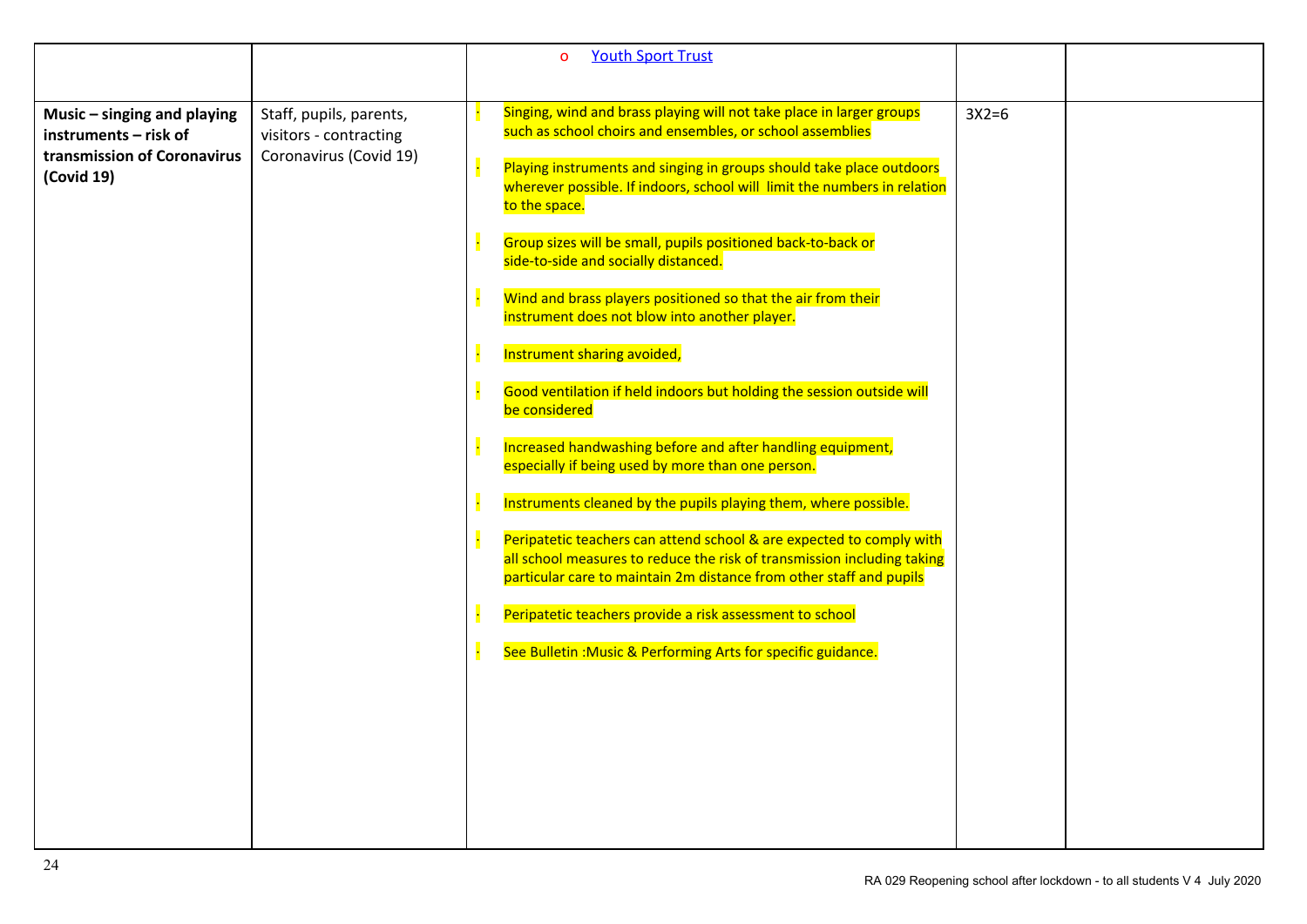| Educational visits - risk of<br><b>Coronavirus (Covid 19)</b><br>whilst on visit                                          | Staff, pupils, parents,<br>visitors - contracting<br>Coronavirus (Covid 19)                                                        | Educational visits for non-overnight domestic educational<br>$\bullet$<br>visits resume September.<br>When risk assessing trips all protective measures, such as<br>$\bullet$<br>keeping children within their consistent group, social<br>distancing & hygiene will be adhered to, to ensure they can<br>be done safely.<br>School will request risk assessments from the destination to<br>ensure all coronavirus (COVID-19) secure measures in place<br>School will make use of outdoor spaces in the local area to<br>support delivery of the curriculum.<br>Schools will consult the health and safety guidance on<br>$\bullet$<br>educational visits when considering visits.                                                                                                                                                                                                                                                                           | $3X2=6$ |  |
|---------------------------------------------------------------------------------------------------------------------------|------------------------------------------------------------------------------------------------------------------------------------|---------------------------------------------------------------------------------------------------------------------------------------------------------------------------------------------------------------------------------------------------------------------------------------------------------------------------------------------------------------------------------------------------------------------------------------------------------------------------------------------------------------------------------------------------------------------------------------------------------------------------------------------------------------------------------------------------------------------------------------------------------------------------------------------------------------------------------------------------------------------------------------------------------------------------------------------------------------|---------|--|
| <b>Ventilation &amp; air</b><br>conditioning - lack of<br>increases risk of<br>transmission of Coronavirus<br>(Covid 19)) | Staff, pupils and visitors lack<br>of ventilation to disperse<br>Coronavirus (Covid 19) -<br>contracting Coronavirus<br>(Covid 19) | • School will ensure an adequate supply of fresh air into the<br>building(s).<br>Where possible windows & doors will be opened to<br>increase the supply of fresh air (unless fire doors).<br>Staff have been reminded not to leave doors propped<br>$\bullet$<br>/wedged open when leaving the area unattended<br>To prevent pockets of stagnant air in occupied spaces by<br>use of desk fans or opening windows<br>See Health and Safety Executive guidance on air<br>conditioning and ventilation during the coronavirus<br>outbreak which states the risk of air conditioning or fans<br>spreading coronavirus (COVID-19) in the workplace is<br>extremely low<br>Ventilation https://www.gov.uk/government/publications/man<br>aging-school-premises-during-the-coronavirus-outbreak/m<br>anaging-school-premises-which-are-partially-open-during-t<br>he-coronavirus-outbreak#ventilation<br>All systems to remain energised in normal operating mode. | $2X2=4$ |  |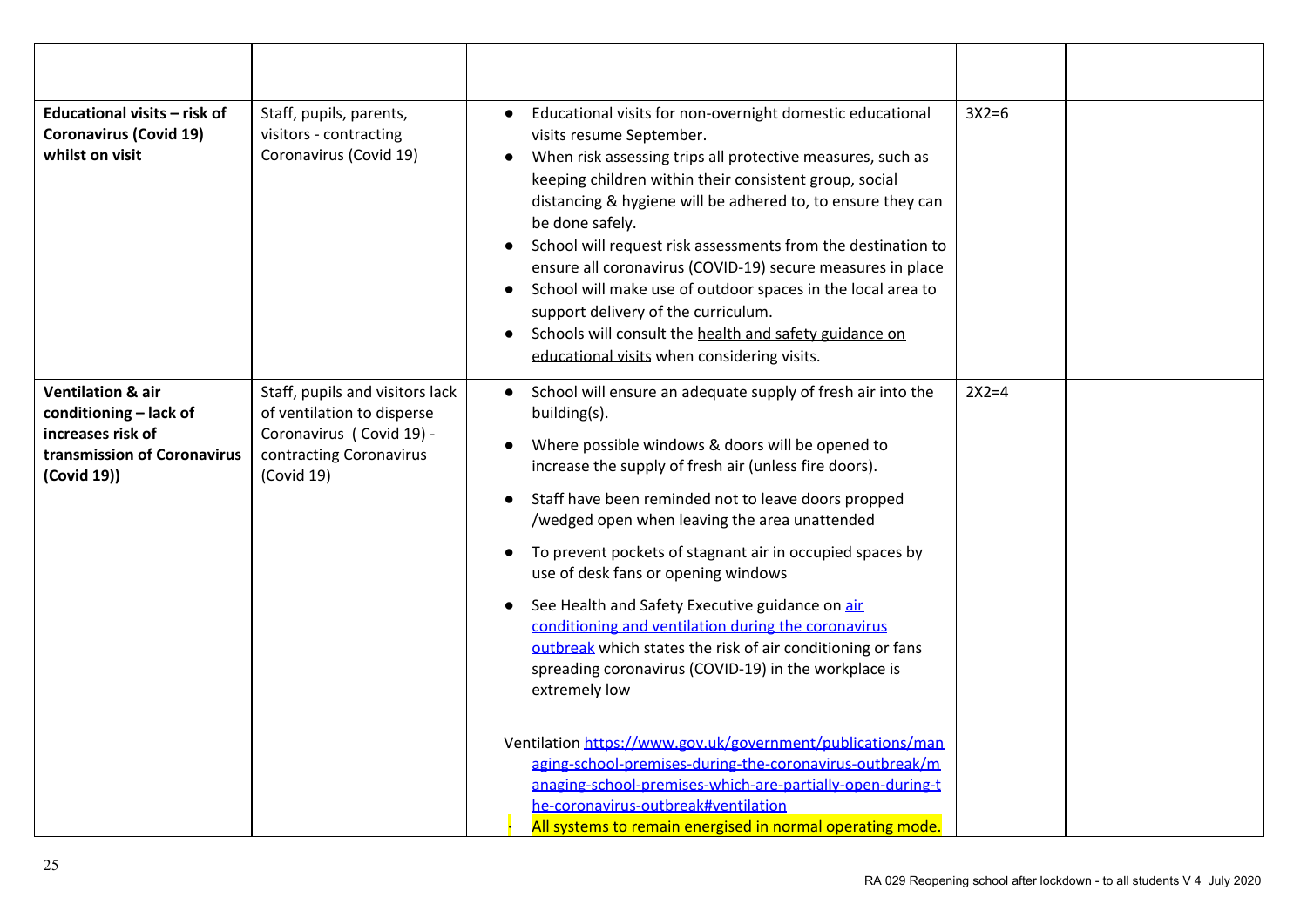|                                                                                               |                                                                             | Where mechanical ventilation is present, re-circulatory systems<br>should be adjusted to full fresh air. If this is not possible,<br>systems should be operated as normal.<br><b>External doors are opened to boost ventilation</b><br>School will actively use openable windows and vents much<br>more than normal<br>If possible, windows should be open at least 15 minutes prior to<br>room occupation.<br>If it is windy, cold or raining then it may not be practical to fully<br>open the windows/vents, however they should be open as far<br>as reasonably possible without causing discomfort.<br>During cooler weather, it may be necessary to have the room<br>heating on more than normal.<br>See attached bulletin for further guidance on ventilation in cold<br>weather. |         |  |
|-----------------------------------------------------------------------------------------------|-----------------------------------------------------------------------------|------------------------------------------------------------------------------------------------------------------------------------------------------------------------------------------------------------------------------------------------------------------------------------------------------------------------------------------------------------------------------------------------------------------------------------------------------------------------------------------------------------------------------------------------------------------------------------------------------------------------------------------------------------------------------------------------------------------------------------------------------------------------------------------|---------|--|
| Playground equipment and<br>activities -risk of<br>transmission of Coronavirus<br>(Covid 19)) | Staff, pupils, parents,<br>visitors - contracting<br>Coronavirus (Covid 19) | Outdoor playground equipment & resources should be cleaned<br>more frequently by cleaning high traffic touch points frequently.<br>This could include cleaning regimes for:<br>playground equipment for children, usually up to<br>$\circ$<br>age 14, such as slides monkey bars and climbing<br>frames<br>semi enclosed playhouses or huts for small children<br>$\circ$<br>enclosed crawl through 'tunnels' or tube slides<br>$\circ$<br>exercise bars and machine handles on outdoor gym<br>$\circ$<br>equipment<br>entry and exit points such as gates<br>$\circ$<br>seating areas such as benches and picnic tables<br>$\circ$<br>refuse areas/bins<br>$\circ$                                                                                                                      | $3X2=6$ |  |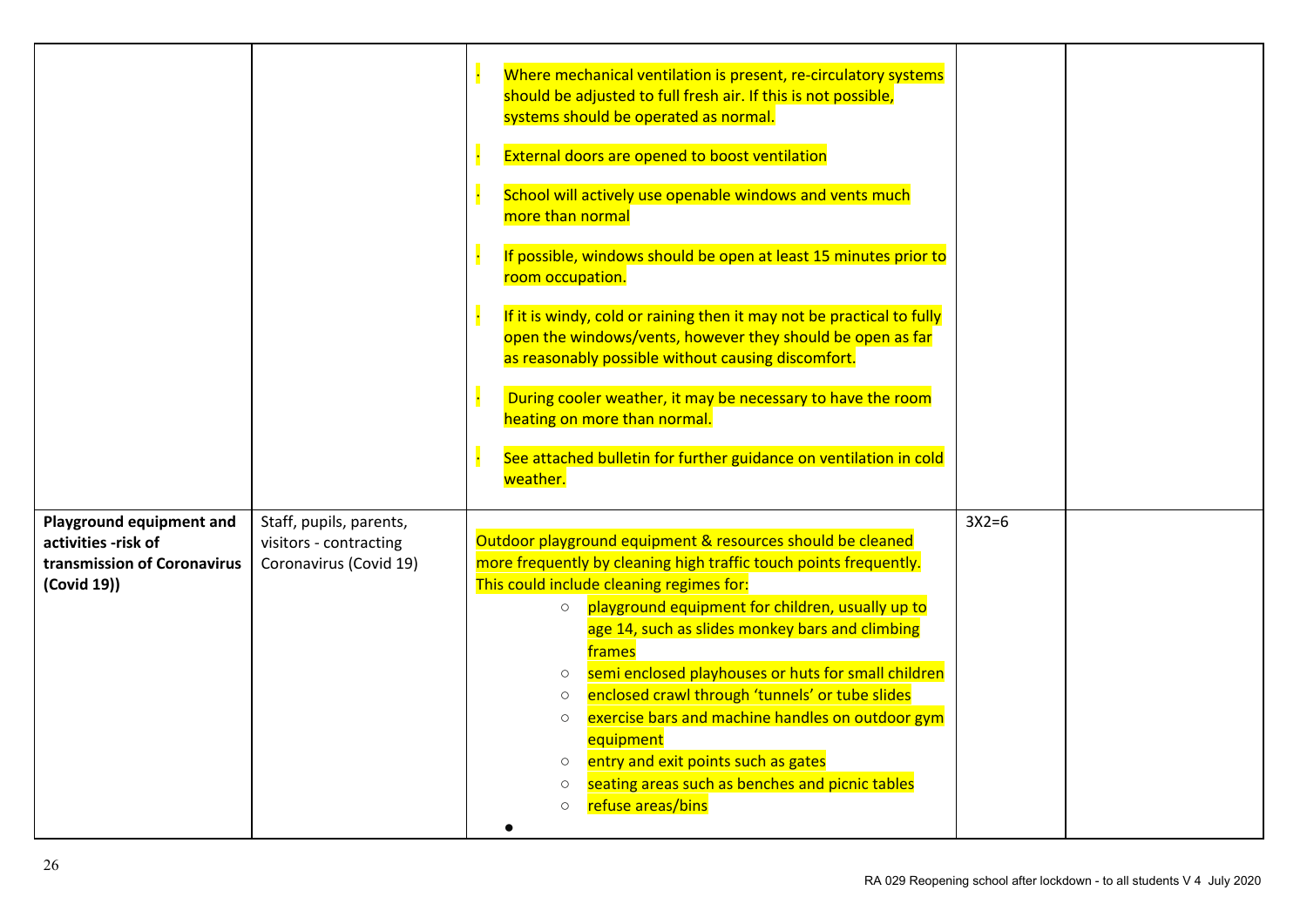|                                                                                                                                                                                                          |                                                                                                                                                                                    | Outdoor is appropriately cleaned between groups of<br>$\bullet$<br>children and young people using it, and multiple groups do<br>not use it simultaneously. Outdoor equipment will be for<br>the use of designated bubbles only.<br>Breakfast & After school clubs' clean equipment between<br>groups and after use.<br>Site manager has carried out formal recorded inspection of<br>playground equipment.<br>All servicing and maintenance identified has been carried<br>out prior to reinstatement.<br>The playground and play equipment risk assessment has<br>$\bullet$<br>been reviewed-considering social distancing, cleaning &<br>hygiene. See RA 027 PLAY EQUIPMENT v2<br>It has been formally shared with all middays & staff<br>supervising.<br>Site manager/caretaker has attended Routine Inspectors<br>Course<br>Site manager/caretaker visually inspects play equipment<br>$\bullet$<br>daily<br>Site manager/caretaker has reinstated weekly formal<br>checks of play equipment<br>Pupils reminded of playground rules<br>Staff reminded must walk playground and carry out a pre<br>use visual inspection of all play equipment, fences,<br>benches, etc prior to every session. |         |  |
|----------------------------------------------------------------------------------------------------------------------------------------------------------------------------------------------------------|------------------------------------------------------------------------------------------------------------------------------------------------------------------------------------|-----------------------------------------------------------------------------------------------------------------------------------------------------------------------------------------------------------------------------------------------------------------------------------------------------------------------------------------------------------------------------------------------------------------------------------------------------------------------------------------------------------------------------------------------------------------------------------------------------------------------------------------------------------------------------------------------------------------------------------------------------------------------------------------------------------------------------------------------------------------------------------------------------------------------------------------------------------------------------------------------------------------------------------------------------------------------------------------------------------------------------------------------------------------------------------------------------|---------|--|
| Visitors to school- working<br>across multiple 'bubbles'<br>and schools e.g. speech and<br>language therapists, OT's<br>social workers- risk of<br>spread of infection between<br>'bubbles' and schools. | Staff, pupils, visitors,<br>members of the public by<br>increased risk of catching<br>Covid 19 from visitor<br>entering existing bubble<br>and cross-contamination of<br>'bubbles' | Visitors are warned not to enter school if they are<br>$\bullet$<br>displaying any symptoms of coronavirus and to follow<br>the COVID-19: guidance for households with possible<br>coronavirus (COVID-19) infection)<br>Visitors made aware of all measures in place in school to<br>reduce risk of spread of virus.<br>Visitors told to wash hands on arriving or use hand sanitiser<br>located at the entrance.<br>Visitors will be required to use sanitiser before and after<br>each different pupil session.                                                                                                                                                                                                                                                                                                                                                                                                                                                                                                                                                                                                                                                                                   | $3X2=6$ |  |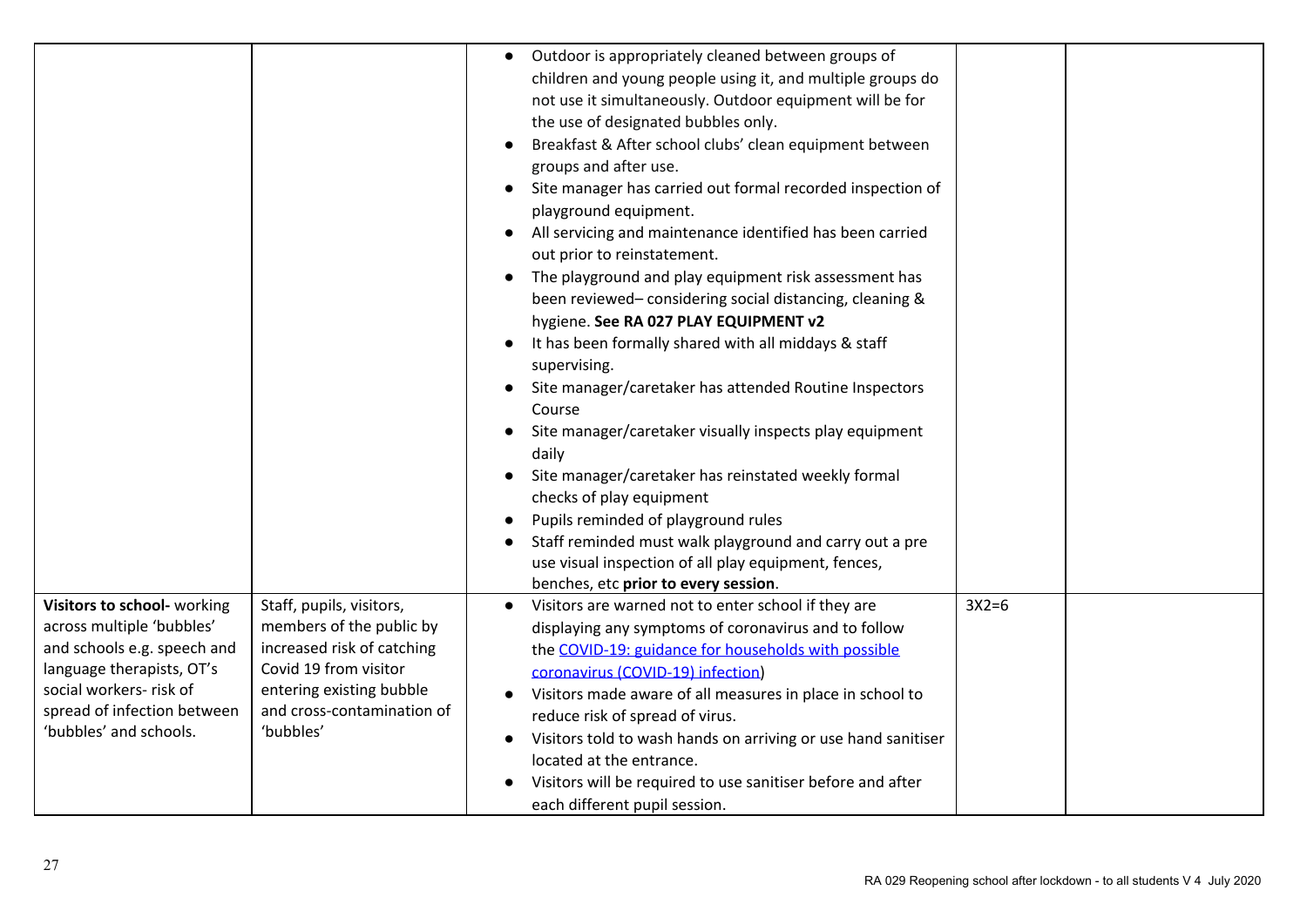|                                                                                                                                                                  |                                                                                                                                                                    | Pupils leave bubbles and wash hands or use sanitiser before<br>$\bullet$<br>and after their appointment / meeting<br>Visitor has own PPE or PPE will be provided for each session<br>2m social distancing rules in place<br>PPE to be worn if 2 m social distancing cannot be<br>$\bullet$<br>maintained then visitor must wear a face covering/mask<br>Room has ventilation - windows and doors open whilst the<br>room is occupied.<br>Sanitiser in room<br>Tissues in the room and lidded bin emptied after each<br>session.<br>Disinfecting kit in room - insert local details e.g. trigger<br>bottle of disinfectant, cloths, wipes<br>All hard surfaces wiped down before and after each<br>separate appointment / meeting with pupils.<br>Any equipment brought into school must be able to be<br>wiped down pre and post each pupil session.<br>Any school equipment used must be wiped down pre and<br>$\bullet$<br>post session.<br>Visits arranged for outside of school hours, where possible<br>A record is kept of all visitors. |         |                                                                                                                                                                    |
|------------------------------------------------------------------------------------------------------------------------------------------------------------------|--------------------------------------------------------------------------------------------------------------------------------------------------------------------|------------------------------------------------------------------------------------------------------------------------------------------------------------------------------------------------------------------------------------------------------------------------------------------------------------------------------------------------------------------------------------------------------------------------------------------------------------------------------------------------------------------------------------------------------------------------------------------------------------------------------------------------------------------------------------------------------------------------------------------------------------------------------------------------------------------------------------------------------------------------------------------------------------------------------------------------------------------------------------------------------------------------------------------------|---------|--------------------------------------------------------------------------------------------------------------------------------------------------------------------|
| <b>Pupils routinely attending</b><br>more than one setting - risk<br>of transmission of<br><b>Coronavirus (Covid 19))</b>                                        | Staff, pupils, parents,<br>visitors-contracting<br>Coronavirus (Covid 19)                                                                                          | A risk assessment will be carried out with other settings to<br>ensure all controls are in place.                                                                                                                                                                                                                                                                                                                                                                                                                                                                                                                                                                                                                                                                                                                                                                                                                                                                                                                                              | $3X2=6$ |                                                                                                                                                                    |
| Control of the spread of<br>infections - COVID-19<br>Details listed here are<br>identified as per<br>government guidance<br>specific to the EYFS<br>environment) | staff/Children/Visitors<br>COVID-19 effect people in<br>very different ways based<br>on their age, gender, ethnic<br>origin and underlining<br>medical conditions. | The EYFS provision will minimise contact with children who<br>$\bullet$<br>are unwell or children whose family members are unwell.<br>The EYFS provision will ensure that all children wash their<br>$\bullet$<br>hands more often than usual as per government guidance.<br>The EYFS will continue their hand washing regime set out<br>before Lockdown. Children will wash their hands when<br>they enter the setting, when they leave the setting, when<br>they transition between activities, before and after all<br>eating opportunities, when they use the toilet, or any time<br>they cough or sneeze.                                                                                                                                                                                                                                                                                                                                                                                                                                 | $3X2=6$ | As per government<br>guidance all children and<br>staff should isolate<br>themselves at home for<br>14 days if presenting with<br>symptoms related to<br>COVID-19. |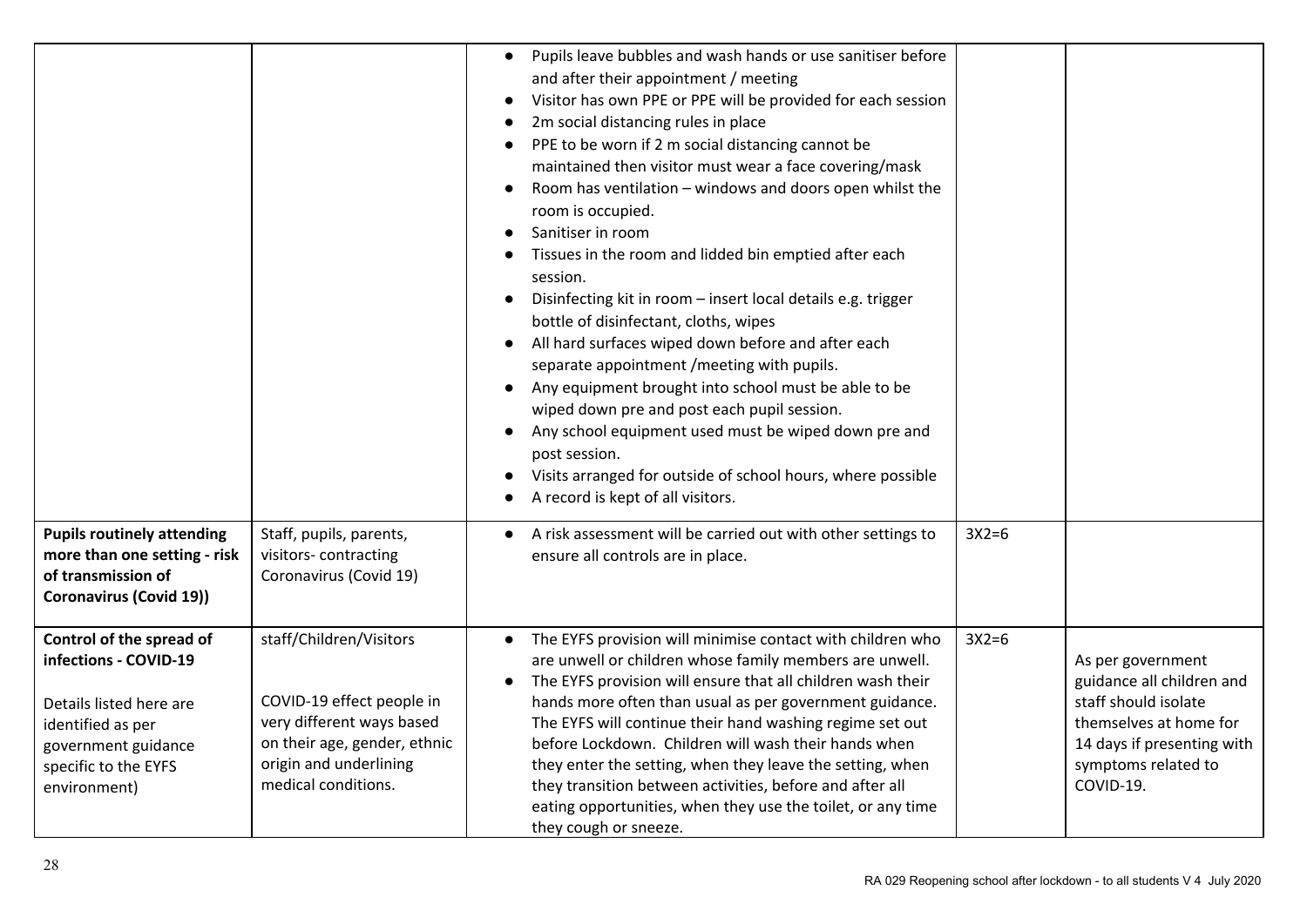| Children: Fatality risks are  | • The EYFS provision will ensure good respiratory hygiene                   | As per government         |
|-------------------------------|-----------------------------------------------------------------------------|---------------------------|
| significantly lower with data | "Catch it, bin it, kill it".                                                | guidance all children and |
| suggesting that children      | The EYFS staff will clean the environment, surfaces and<br>$\bullet$        | staff presenting with     |
| suffer midly from COVID-19    | resources more frequently.                                                  | COVID-19 symptoms         |
| and recover quickly.          | The EYFS staff will minimise contact and pupil mixing by<br>$\bullet$       | should seek to be tested  |
|                               | altering 'as much as possible' the environment and                          | by the NHS under current  |
| Adults: depending on the      | timetables.                                                                 | priority schemes before   |
| specifics outlined above the  | The EYFS staff will use PPE only for short periods indoors                  | they are authorised to    |
| risks can be varied from      | where there is "a risk of close social contact with people                  | return to the setting     |
| minor to server including     | you don't usually meet and where social distancing and                      | within the 14 days home   |
| death. Risk score is          | other measures cannot be maintained".                                       |                           |
| calculated based on the min   | Staff undertaking 'intimate care needs' will wear PPE as<br>$\bullet$       |                           |
| age of EYFS staff being       | expressed in the setting's risk assessment and child's IHCP.                |                           |
| 40yrs and the max age         | PPE will be provided to staff if a child becomes unwell and                 |                           |
| being 60yrs.                  | or symptomatic of COVID-19 whilst they are awaiting                         |                           |
|                               | collection to return home. (this includes gloves, aprons, a                 |                           |
|                               | face mask, and where there is risk of being exposed to                      |                           |
|                               | coughing, spitting or vomiting a face covering).                            |                           |
|                               | The EYFS provision will not accept children to attend if they,<br>$\bullet$ |                           |
|                               | or a member of their household, have been provided with a                   |                           |
|                               | 'shielding' notification from their clinician.                              |                           |
|                               | The EYFS provision will recognise that any members of staff                 |                           |
|                               | who fall under the 'vulnerable' categories, and who cannot                  |                           |
|                               | social distance at a 2m distance, will not be allowed to work               |                           |
|                               | in the setting and instead will be deployed elsewhere to                    |                           |
|                               | another role dictated as the "safest available on-site role".               |                           |
|                               | The EYFS is not expected by the government to ensure<br>$\bullet$           |                           |
|                               | children remain 2m apart                                                    |                           |
|                               | The EYFS will implement a new, appropriate timetable of                     |                           |
|                               | study seeking outdoor learning opportunities where                          |                           |
|                               | possible as the government has advised that an outdoor                      |                           |
|                               | environment poses a lower infectious risk compared to an                    |                           |
|                               | internal one.                                                               |                           |
|                               | The EYFS will ensure minimal movement of children around                    |                           |
|                               | the wider school building.                                                  |                           |
|                               | The EYFS staff will remove toys that are hard to clean.                     |                           |
|                               | The EYFS staff will close and lock its resource cupboard with               |                           |
|                               | only the staff having access.                                               |                           |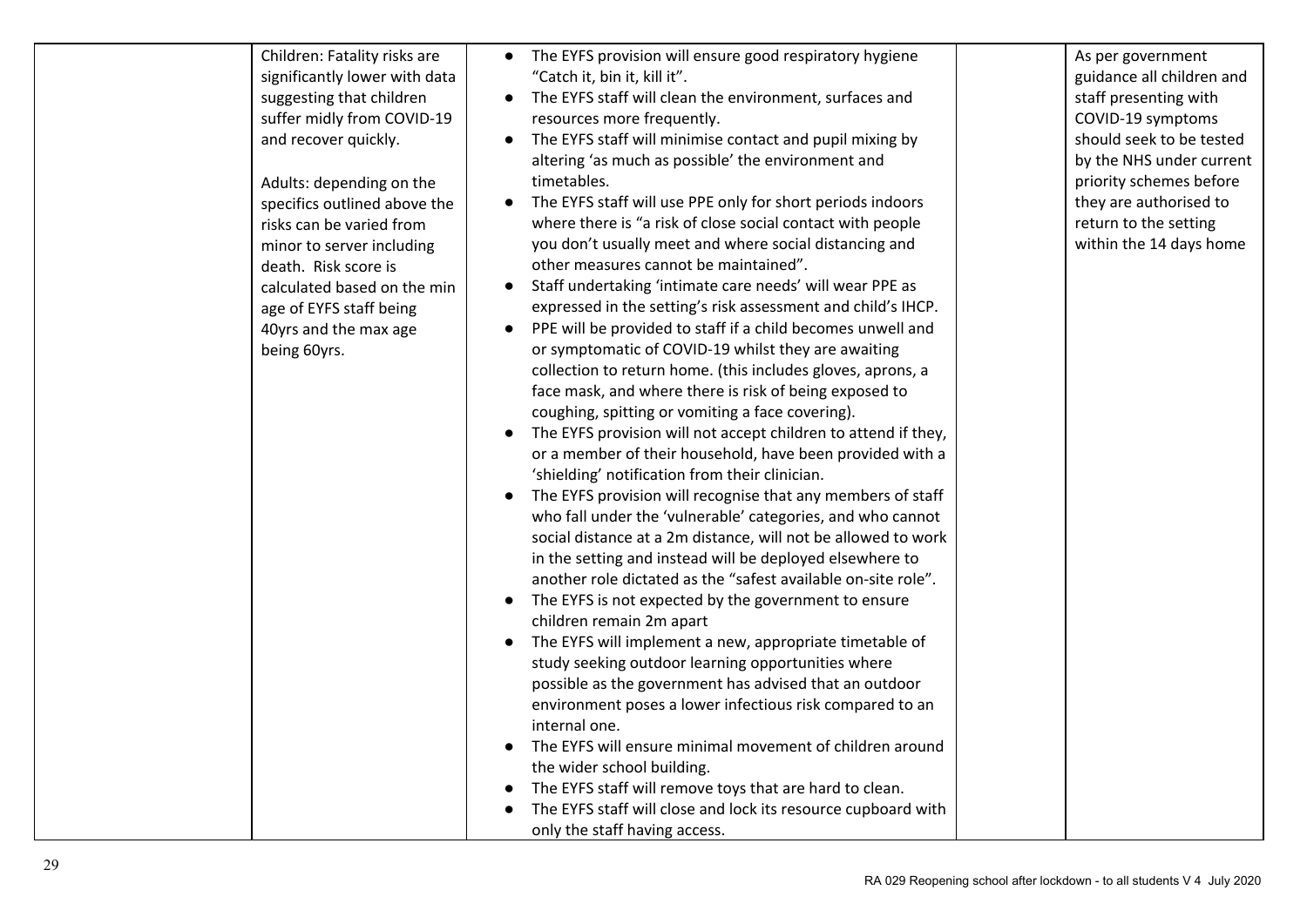|                                                 |                                                  | The EYFS will follow all guidance related (Behaviour policy                                                                                                                                                 |                                               |
|-------------------------------------------------|--------------------------------------------------|-------------------------------------------------------------------------------------------------------------------------------------------------------------------------------------------------------------|-----------------------------------------------|
|                                                 |                                                  | Covid 19 appendix) to children who are 'unable' or 'refuse'                                                                                                                                                 |                                               |
|                                                 |                                                  | to follow new instructions and restrictions and, as per the                                                                                                                                                 |                                               |
|                                                 |                                                  | risk assessment, will not allow these children to pose                                                                                                                                                      |                                               |
|                                                 |                                                  | continued risk by attending the setting.                                                                                                                                                                    |                                               |
| <b>EYFS / COSHH</b><br>Use of chemical cleaners | Staff/Children/Visitors<br>Through the use of or | $3x1=3$<br>All staff members will be required to use specific chemical<br>$\bullet$<br>cleaners regularly to sanitise and disinfect surfaces,<br>resources and items which are 'touched'. Staff undertaking | Where possible items<br>and resources cleaned |
| during setting whilst staff                     | exposure to specific                             | this role are to read and sign training guidance located in                                                                                                                                                 | will be removed from day                      |
| and children are present.                       | cleaning products necessary                      | the school office, adhere strictly to its specifics and take all                                                                                                                                            | use and only provided for                     |
|                                                 | to address the COVID-19                          | necessary precautions.                                                                                                                                                                                      | access on the following                       |
|                                                 | risk of:                                         | Staff are to keep the chemical cleaning spray bottle and                                                                                                                                                    | day.                                          |
|                                                 | Irritation (skin, eyes,<br>$\bullet$             | associated clothes in the EYFS staff area on the high shelf                                                                                                                                                 |                                               |
|                                                 | mouth)                                           | out of reach of all children, including those prone to                                                                                                                                                      |                                               |
|                                                 | Poisoning                                        | 'standing on chairs' to gain additional height.                                                                                                                                                             |                                               |
|                                                 | Death (in extreme                                | Staff using the cleaning product are to wear PPE gloves                                                                                                                                                     |                                               |
|                                                 | circumstances).                                  | provided as per training guidance.                                                                                                                                                                          |                                               |
|                                                 |                                                  | Staff are to only use the cleaning product when children are                                                                                                                                                |                                               |
|                                                 |                                                  | at a safe distance away from the area, surface or resource                                                                                                                                                  |                                               |
|                                                 |                                                  | being disinfected.                                                                                                                                                                                          |                                               |
|                                                 |                                                  | Items or areas being disinfected must be allowed to 'dry                                                                                                                                                    |                                               |
|                                                 |                                                  | thoroughly' before accessed or used by any member of                                                                                                                                                        |                                               |
|                                                 |                                                  | staff or child in the setting.                                                                                                                                                                              |                                               |
|                                                 |                                                  | Children will be continually supported and reminded to                                                                                                                                                      |                                               |
|                                                 |                                                  | maintain good safety and hygiene practices to ensure that                                                                                                                                                   |                                               |
|                                                 |                                                  | resources are not placed in or around their mouths or                                                                                                                                                       |                                               |
|                                                 |                                                  | faces.                                                                                                                                                                                                      |                                               |
|                                                 |                                                  | Children will undertake a regime of regular hand washing                                                                                                                                                    |                                               |
| <b>General Hazards</b>                          | Children                                         | The EYFS will have been advised that legal ratios are active<br>$2x2=4$                                                                                                                                     |                                               |
|                                                 |                                                  | and the setting will continue to implement these                                                                                                                                                            |                                               |
| The correct supervision of                      | To prevent avoidable                             | (Reception During Sessions: 1:30 for CT, Nursery 1:13 for                                                                                                                                                   |                                               |
| children attending the EYFS                     | accidents, good safety and                       | TA3 when CT is present, 1:8 for TA3 when CT is not present                                                                                                                                                  |                                               |
| setting.                                        | hygiene practice, correct                        | and 1:8 for TA2 with the TA2 not being left alone to work                                                                                                                                                   |                                               |
|                                                 | supervision of children at all                   | with any child) (Reception during playtimes and lunchtime:                                                                                                                                                  |                                               |
|                                                 | times.                                           | 1:30 for CT, 1:30 for TA3 and 1:25 for TA2)                                                                                                                                                                 |                                               |
|                                                 |                                                  | However, our ratios will be higher than statutory ratios                                                                                                                                                    |                                               |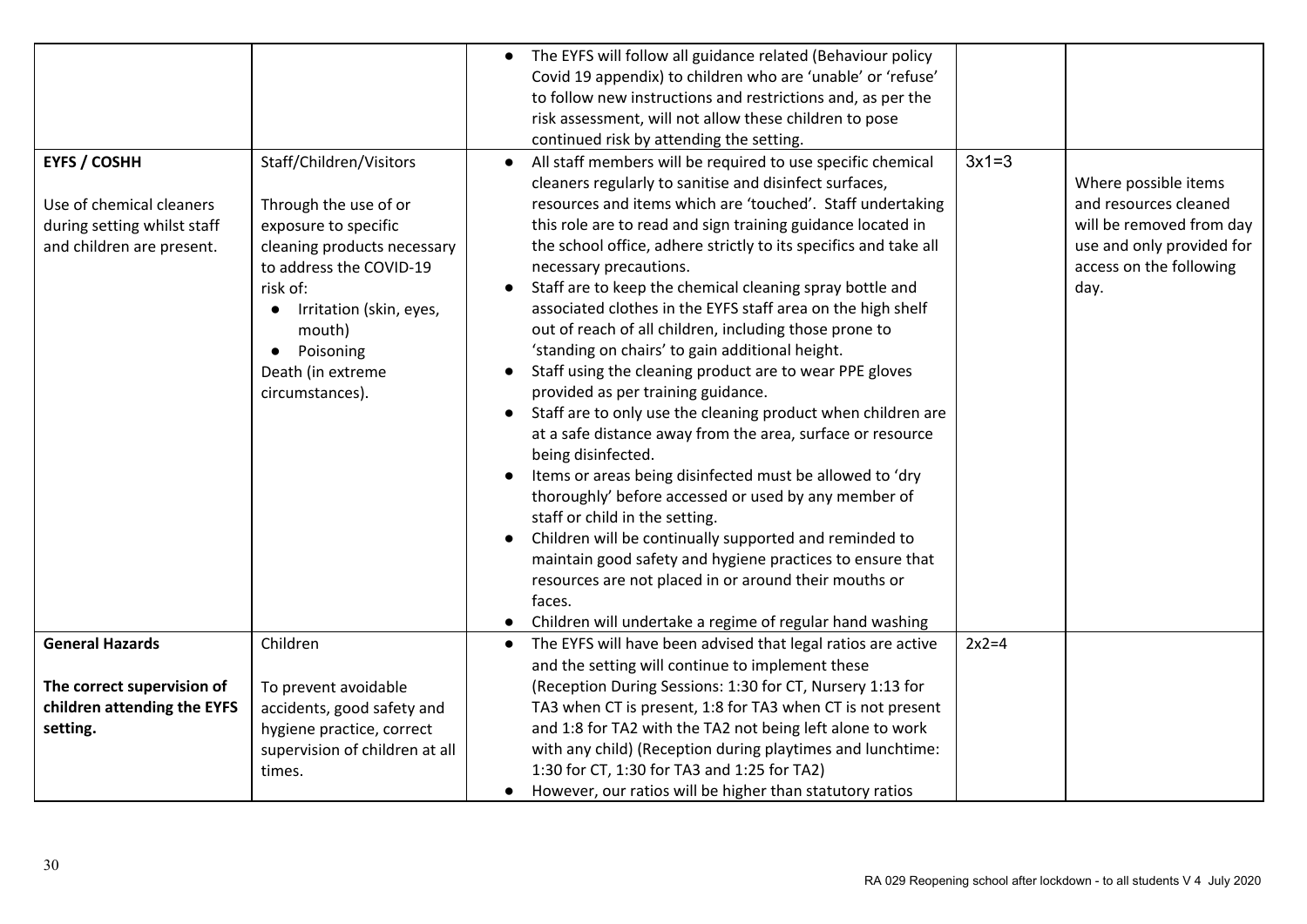|                                                                                                                                                                               | Children & staff |                                                                                                                                                                                                                                                                                                                                                                                                                                                                                                                                                                                                                                                                                                                                                                                                                                                                                                                                                                                                                                                                                                                   | $3x2=6$ |  |
|-------------------------------------------------------------------------------------------------------------------------------------------------------------------------------|------------------|-------------------------------------------------------------------------------------------------------------------------------------------------------------------------------------------------------------------------------------------------------------------------------------------------------------------------------------------------------------------------------------------------------------------------------------------------------------------------------------------------------------------------------------------------------------------------------------------------------------------------------------------------------------------------------------------------------------------------------------------------------------------------------------------------------------------------------------------------------------------------------------------------------------------------------------------------------------------------------------------------------------------------------------------------------------------------------------------------------------------|---------|--|
| Control of the spread of<br>infections - COVID-19<br><b>Toileting assistance or</b><br>support when toileting<br>accidents or difficulties<br>occur.                          |                  | All specifics listed above to control and prevent the spread<br>of COVID-19 are to be observed including social distancing,<br>appropriate PPE in confined spaces and the cleaning of the<br>environment after support and assistance has been<br>provided.<br>All support provided for children who are not toilet trained<br>must adhere to the specifics of the child's Individual Health<br>Care Plan.<br>Children who have an unexpected accident will be<br>encouraged to meet their own hygiene requirements and<br>change their own clothes and underwear.<br>All soiled and wet clothing will be doubled bagged to<br>prevent bio-hazard spillages and returned to parents.<br>Staff who are supporting the hygiene needs of specific<br>$\bullet$<br>children will ensure they wear correct PPE including<br>protective gloves and plastic aprons.<br>Staff are to work in pairs when supporting the hygiene<br>needs of children to prevent allegations and safeguarding<br>situations.<br>All staff trained in Child Protection and no technology to be<br>present whilst offering toileting support. |         |  |
| Control of the spread of<br>infections - COVID-19                                                                                                                             | Children & staff | All specifics listed above to control and prevent the spread                                                                                                                                                                                                                                                                                                                                                                                                                                                                                                                                                                                                                                                                                                                                                                                                                                                                                                                                                                                                                                                      | $3x2=6$ |  |
| <b>Nappy Changing Support</b><br>Including slips/trips/falls,<br>spillages, safeguarding -<br>allegations, manual<br>handling, COSHH, and<br>infectious diseases<br>outbreak. |                  | of COVID-19 are to be observed including social distancing,<br>appropriate PPE in confined spaces and the cleaning of the<br>environment after support and assistance has been<br>provided.<br>All support provided for children who are not toilet trained<br>must adhere to the specifics of the child's Individual Health<br>Care Plan.<br>If a child requires manual handling support then designated<br>staff will only lift a child if specifically trained correctly to do<br>so, otherwise the child will independently climb on to and<br>dismount the changing unit.<br>Designated staff who are supporting the hygiene needs of<br>specific children will ensure they wear correct PPE including<br>protective gloves, goggles, face shields and plastic aprons.                                                                                                                                                                                                                                                                                                                                       |         |  |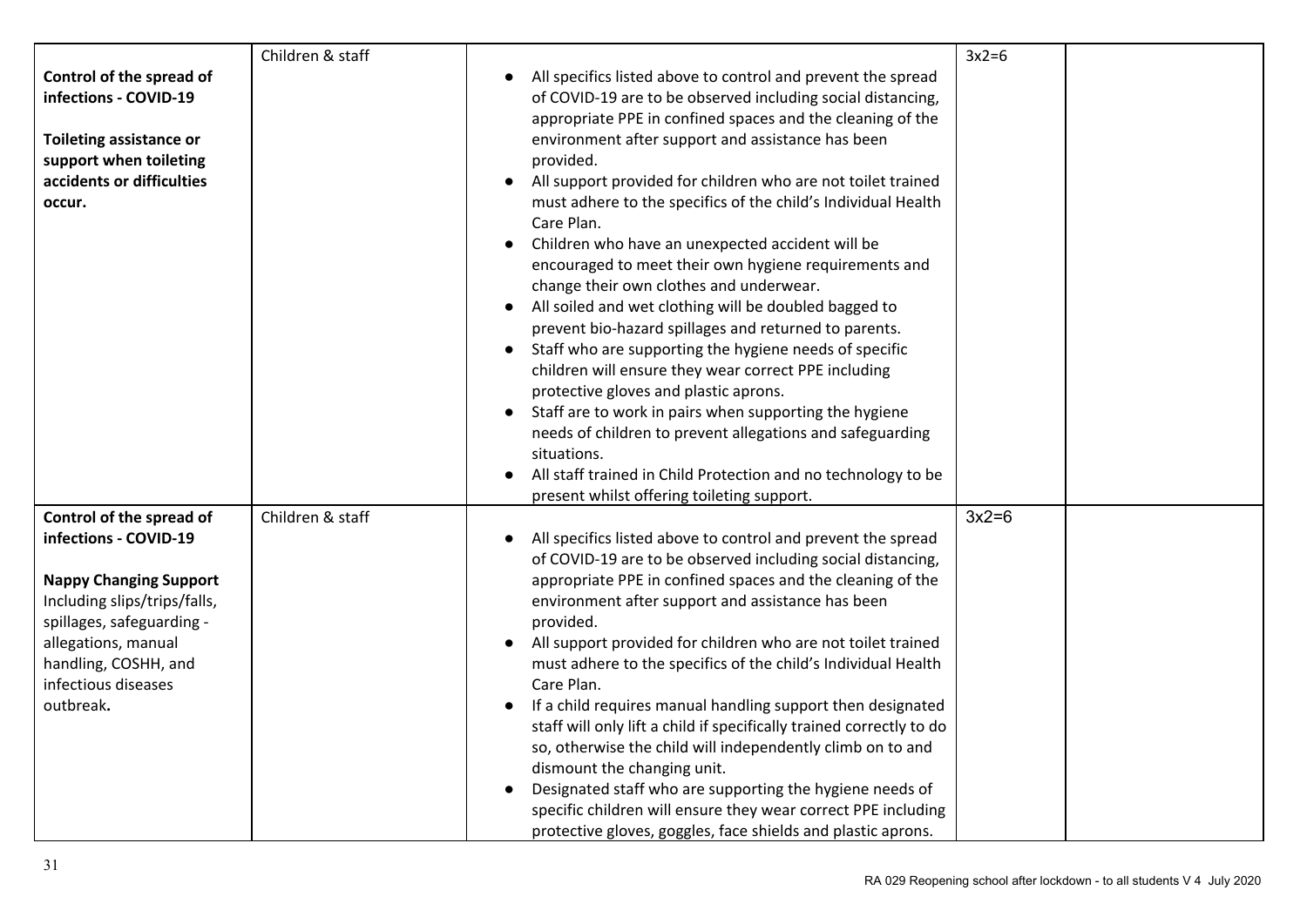|  | Staff will be vigilant with washing their hands before and     |  |
|--|----------------------------------------------------------------|--|
|  | after offering support.                                        |  |
|  |                                                                |  |
|  | Staff is to remove all jewellery when offering nappy           |  |
|  | changing support being mindful that rings and watches can      |  |
|  | scratch or injure the child being changed.                     |  |
|  | Designated staff will change children in an environment        |  |
|  | which allows for privacy by not seclusion.                     |  |
|  | Staff are to work in pairs when supporting the hygiene         |  |
|  | needs of children to prevent allegations and safeguarding      |  |
|  | situations, and before offering nappy changing support TA's    |  |
|  | will inform CT that they are about to do this.                 |  |
|  | Designated staff will use products provided by the child's     |  |
|  | parents as they know best regarding a child's skin             |  |
|  | sensitivity. If not provided the school will use products      |  |
|  | which are milder alternatives to prevent skin irritation.      |  |
|  | Appropriate sanitation resources to deal with body fluid       |  |
|  | spillages and bio-hazard products. This is to include          |  |
|  | antibacterial wipes, mops, wet area signs, contamination       |  |
|  | bins etc.                                                      |  |
|  | Training of staff on infection control methods.                |  |
|  | All soiled and wet clothing will be doubled bagged to          |  |
|  | prevent bio-hazard spillages and returned to parents.          |  |
|  | A well-resourced environment to ensure everything is           |  |
|  | accessible and 'to hand'.                                      |  |
|  | Designated staff to risk assess environment pre and post       |  |
|  | changing support to ensure that the environment is             |  |
|  | correctly set up and all risks are mitigated. This is to       |  |
|  | include the cleaning and sensitisation of areas pre and post   |  |
|  | activity.                                                      |  |
|  | Any faults or defects of changing unit or surrounding          |  |
|  | facilities are to be reported immediately.                     |  |
|  | No technology items to be present whilst offering nappy        |  |
|  | changing support.                                              |  |
|  | All staff correctly trained in both Health & Safety, and Child |  |
|  | Protection.                                                    |  |
|  |                                                                |  |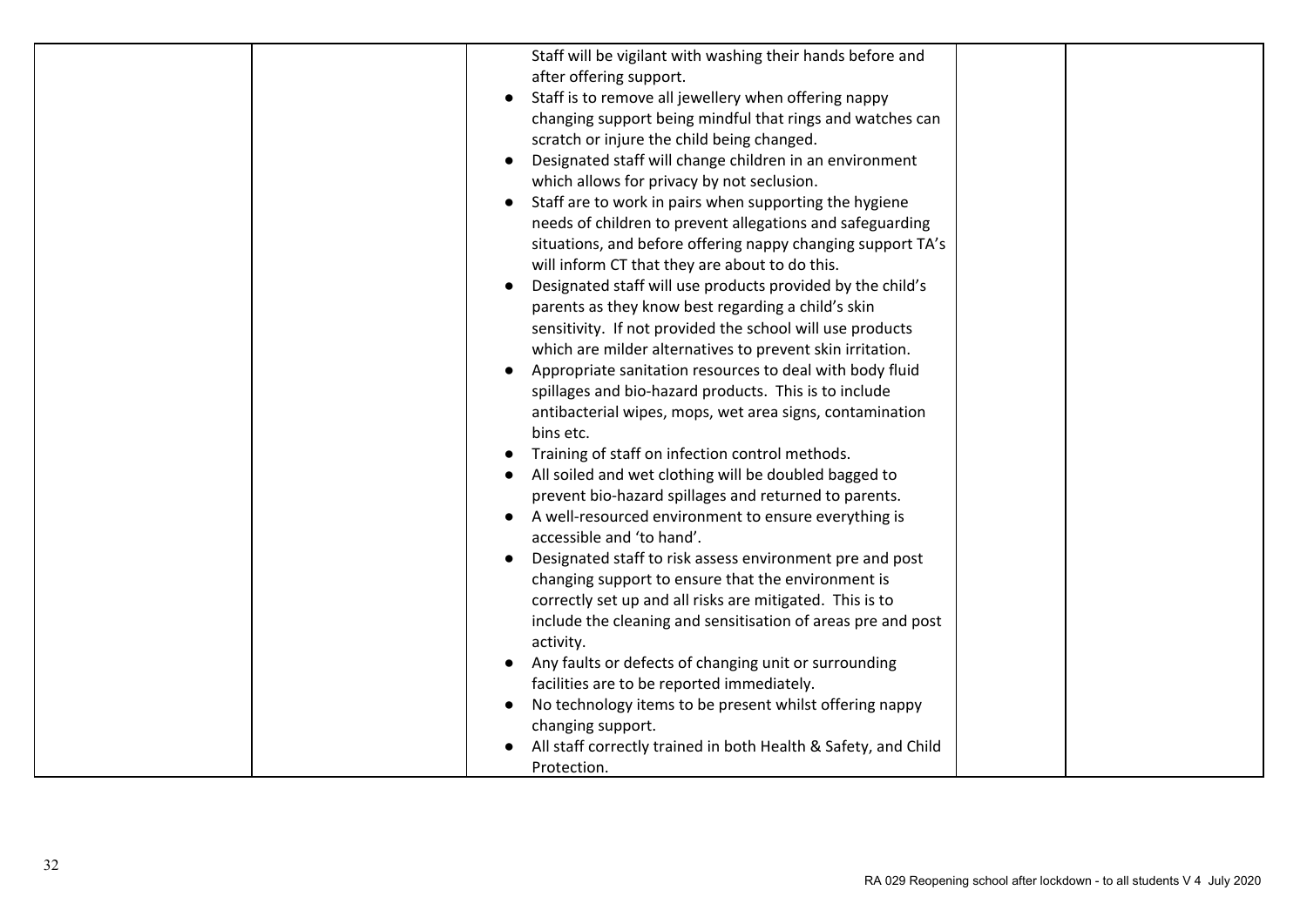- $(1)$ List hazards something with the potential to cause harm here
- $(2)$ List groups of people who are especially at risk from the significant hazards which you have identified

List existing controls here or note where the information may be found. Then try to quantify the level of risk the likelihood of harm arising that remains when the existing controls are in place based on the number of persons affected, how often they are exposed to the hazard and the severity of any consequence. Use this column to list the controls that you might take and develop all or some of that list into a workable action plan. Have regard for the level of risk, the cost of any action and the benefit you expect to gain. Agree the action plan with your team leader and make a note of it overleaf. If it is agreed that no further action is to be taken this too should be noted.



| Action required: Completed // Urgent attention needed                                                                                                      | <b>Responsible person</b> | <b>Completion</b><br>date |
|------------------------------------------------------------------------------------------------------------------------------------------------------------|---------------------------|---------------------------|
| Staff update meeting (19.10.20) including updated guidance and discussion around how our safety systems are working-<br>including any adjustments required | Lisa                      | 19.10.20                  |
| Updated version of RA to be shared with all staff via google docs 14.10.20 and on website for parents                                                      | Lisa / Paula              | 14.10.20                  |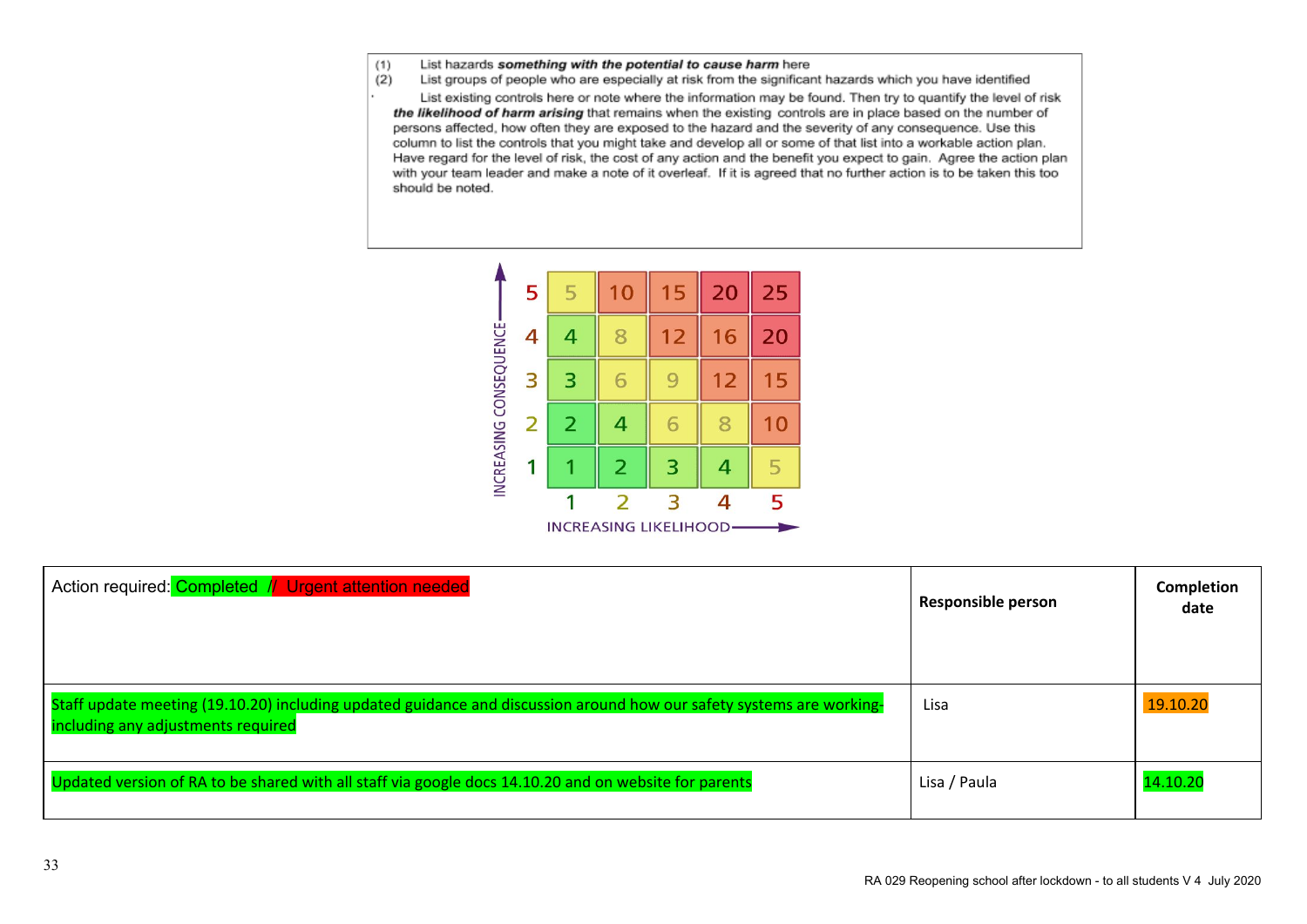| Log has been created (since 2.9.20) to record and monitor any child, staff or parents with symptoms, going for tests,<br>results of tests, dates of isolation periods including those returning from holidays in countries that require quarantine on<br>return. | Vanessa                               | 2.9.20      |
|------------------------------------------------------------------------------------------------------------------------------------------------------------------------------------------------------------------------------------------------------------------|---------------------------------------|-------------|
| All visitors have been by appointment only and track and trace forms completed (1.9.20)                                                                                                                                                                          | Vanessa                               | 1.9.20      |
| Children who appear unwell have been immediately isolated in a well ventilated room (AHT office) until parents have<br>arrived to collect. Advised to test and isolate- recorded in log                                                                          | <b>SLT</b>                            | 2.9.20      |
| KS2 playground zoned. This will now include concrete markings.                                                                                                                                                                                                   | <b>Ken</b>                            | 10.9.20     |
| Concrete markings for fire evacuation points to ensure distance between bubbles                                                                                                                                                                                  | <b>Ken</b>                            | 10.9.20     |
| Separate gates for bubbles working well, signs added to Reception and Nursery to indicate the direction of queue                                                                                                                                                 | <b>EYFS Staff</b>                     | 9.9.20      |
| Year 1- zone requires re-marking with concrete paint                                                                                                                                                                                                             | Ken                                   | 10.9.20     |
| Individual staff RA updated for clinically vulnerable 2.9.20                                                                                                                                                                                                     | Lisa                                  | 2.9.20      |
| Bamboo fencing/balcony screening to surround Reception and Nursery garden to prevent children climbing on fencing.<br>Screening to be fitted across all external fencing and gates                                                                               | <b>Ken</b>                            | <b>ASAP</b> |
| Little Learners area requires paint marking outdoors area                                                                                                                                                                                                        | Ken                                   | <b>ASAP</b> |
| Lunch time staff and $3/4$ bubble to discuss with $3/4$ children to stay out of this bubble                                                                                                                                                                      | Lunchtime staff and Year 3/4<br>staff |             |
| Additional cleaning of outdoor playground equipment.to be included on site manager weekly task timetable                                                                                                                                                         | Ken                                   | <b>ASAP</b> |